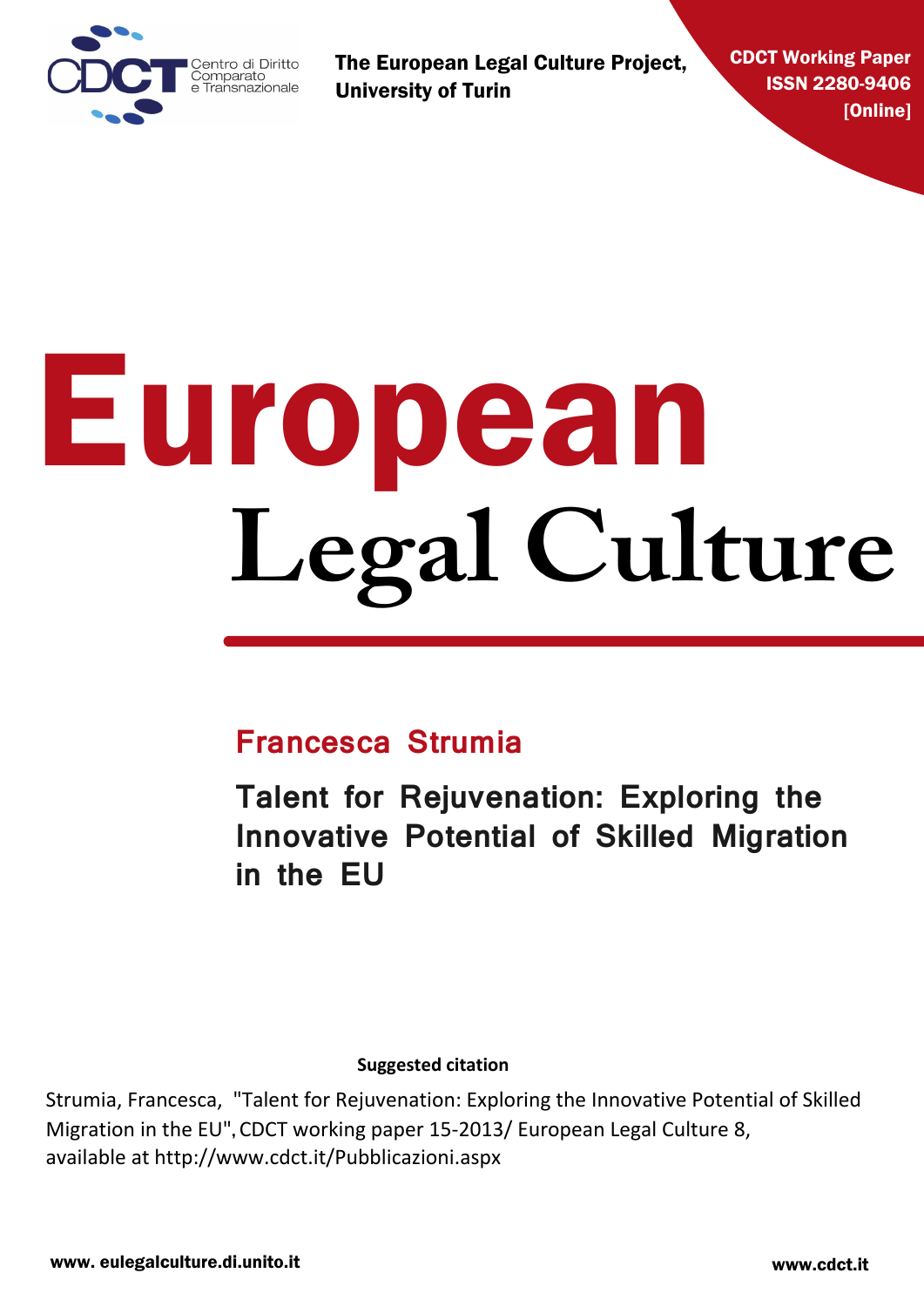## **ACKNOWLEDGMENTS**

The research leading to these results has received funding from the University of Torino under the agreement with the Compagnia di San Paolo – Progetti di Ateneo 2011 – title of the Project "The Making of a New European Legal Culture. Prevalence of a single model, or cross-fertilisation of national legal traditions?" academic coordinator Prof. Michele Graziadei.

La presente pubblicazione è frutto della ricerca svolta nell'ambito del Progetto di Ateneo 2011 "The Making of a New European Legal Culture. Prevalence of a single model, or cross-fertilisation of national legal traditions?" , coordinatore scientifico Prof. Michele Graziadei, finanziato dalla Compagnia di San Paolo.

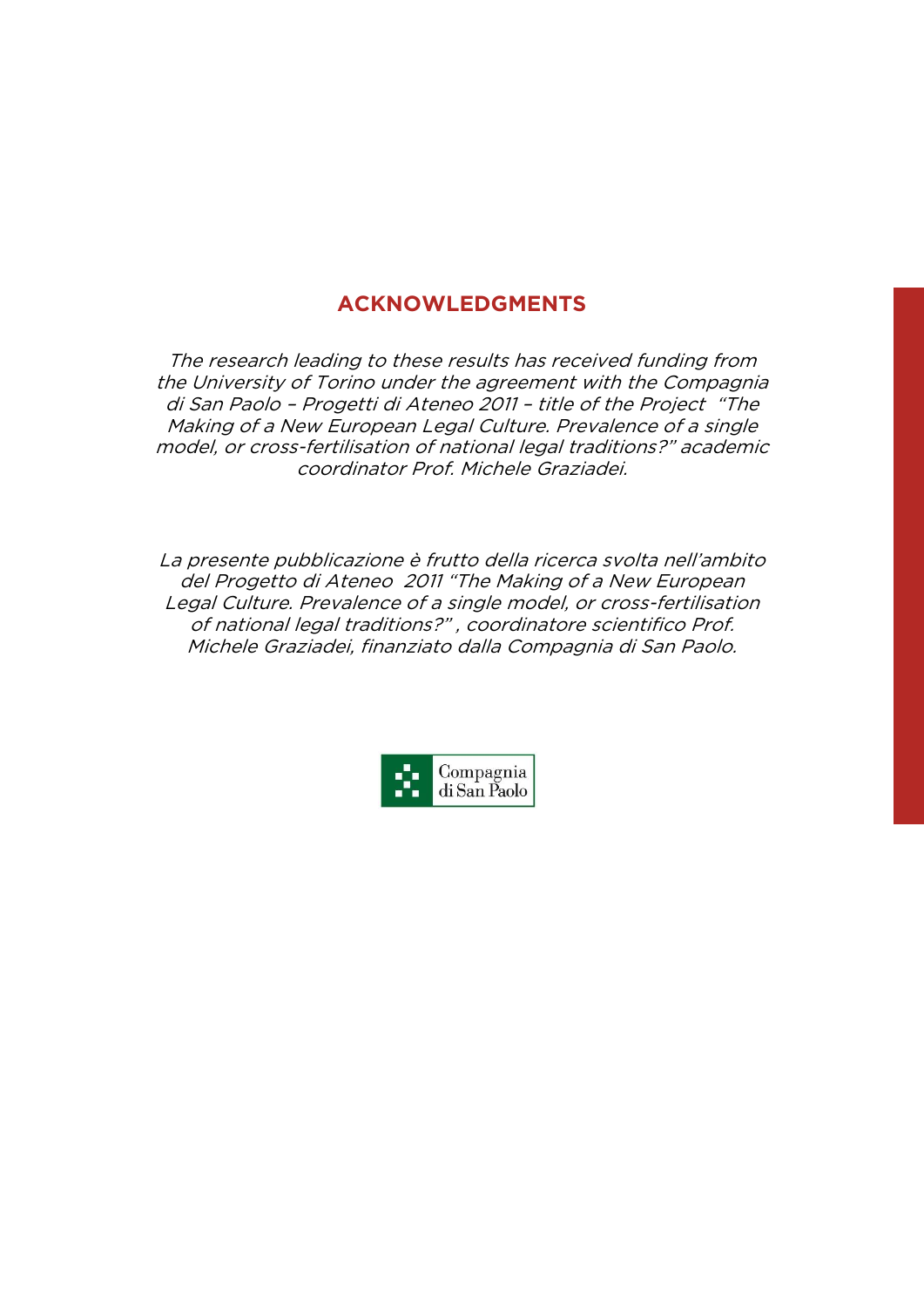#### **Abstract**

*L'immigrazione è per molti Stati, e in particolare per quelli della UE, alle prese con PIL in declino, debito pubblico galoppante e una popolazione che tende a invecchiare, un importante fattore di rinnovamento. L'immigrazione altamente qualificata esprime questo potenziale di rinnovamento con particolare intensità. La legislazione sull'immigrazione riserva, in diversi Stati, inclusi quelli della UE nella vigenza della direttiva sulle carte blu, un trattamento di favore agli immigrati altamente qualificati. Gli immigrati altamente qualificati portano idee, capitale, imprenditorialità e forza lavoro, dando così un impulso positivo alle economie degli Stati ospiti. Questo* paper *esplora come una politica di favore per l'immigrazione altamente qualificata possa contribuire a dinamiche di rinnovamento nella UE, e considera le scelte legislative che possono incentivare tali dinamiche.* 

Parole chiave: carte blu, immigrati altamente qualificati, cittadinanza

*In an age of declining GDPs and surging public debt, on the background of aging populations, immigration represents for many countries, and particularly for European ones, a factor of innovation. But which kind of immigration harbors this innovative potential? Relevant legislation in several countries, including European Union ones in the wake of the E.U. blue card directive, singles out talented migrants for favorable treatment. Talented migrants bring indeed ideas, capital, entrepreneurship and quality workforce, thereby pushing for the revitalization of stagnating economies in the host countries. This paper proposes to spell out, with peculiar regard to the E.U., certain lines along which immigration policies favoring talented migrants may contribute to this revitalizing dynamic, and to identify suggestions on how to tailor relevant legislation for these purposes.*

Keywords: blue cards, economic migration, citizenship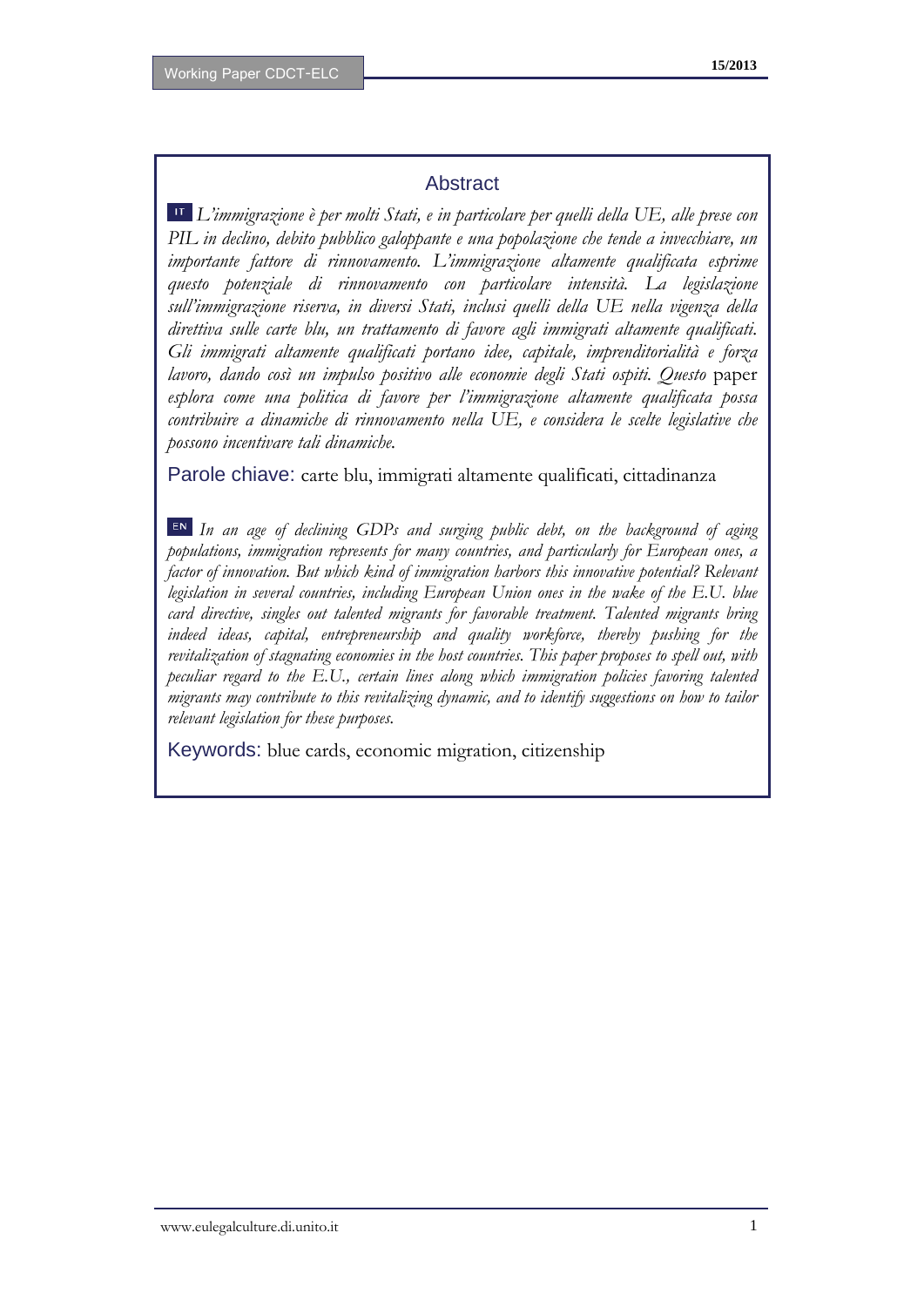#### **TALENT FOR REJUVENATION: EXPLORING THE INNOVATIVE POTENTIAL OF SKILLED MIGRATION IN THE EU**

#### FRANCESCA STRUMIA

#### **Introduction**

In an age of declining GDPs and surging public debt, on the background of aging populations, immigration represents for many countries, and particularly for European ones, a factor of innovation. But which kind of immigration harbors this innovative potential? Relevant legislation in several countries, including European Union ones in the wake of the E.U. blue card directive,<sup>[1](#page-3-1)</sup> singles out talented migrants for favorable treatment. Talented migrants bring indeed ideas, capital, entrepreneurship and quality workforce, thereby pushing for the revitalization of stagnating economies in the host countries. This paper proposes to spell out, with peculiar regard to the E.U., certain lines along which immigration policies favoring talented migrants may contribute to this revitalizing dynamic, and to identify suggestions on how to tailor relevant legislation for these purposes. Considerations put forth in this paper on skilled migration policies are of a preliminary nature. In order to verify their potential, they need to be subjected to empirical tests and to more rigorous analysis against existing literature. They are offered at this stage in the hope to foster further thinking and debate on relevant themes.

The first part of the paper examines European legislation on blue cards for highly qualified immigrants. It considers its policy justifications and contextualizes such legislation in respect of relevant choices of other countries such as Canada and the U.S. It then focuses on the implementation of E.U. blue cards in Italy.

The second part of the paper explores three ways in which policies favoring talented immigration may ingenerate revitalizing mechanisms in host European polities. First, it investigates potential synergies between talented migration and entrepreneurship. In particular it examines the phenomenon of start-up enterprises and legislative incentives for immigrant investors and workers to be involved in their establishment. In this respect, it looks at potential interactions and correspondences in the operation of legislation

<span id="page-3-2"></span><span id="page-3-0"></span> SJD, Harvard Law School, Fellow in Comparative Law, University of Torino and Attorney, Cleary Gottlieb Steen & Hamilton Milano. Email <u>fstrumia@sjd.law.harvard.edu</u><br><sup>1</sup> Council Directive 2009/50, of 25 May 2009, on the conditions of entry and residence of

<span id="page-3-1"></span>third country nationals for purposes of highly qualified employment, 2009 O.J. (L 155) 17.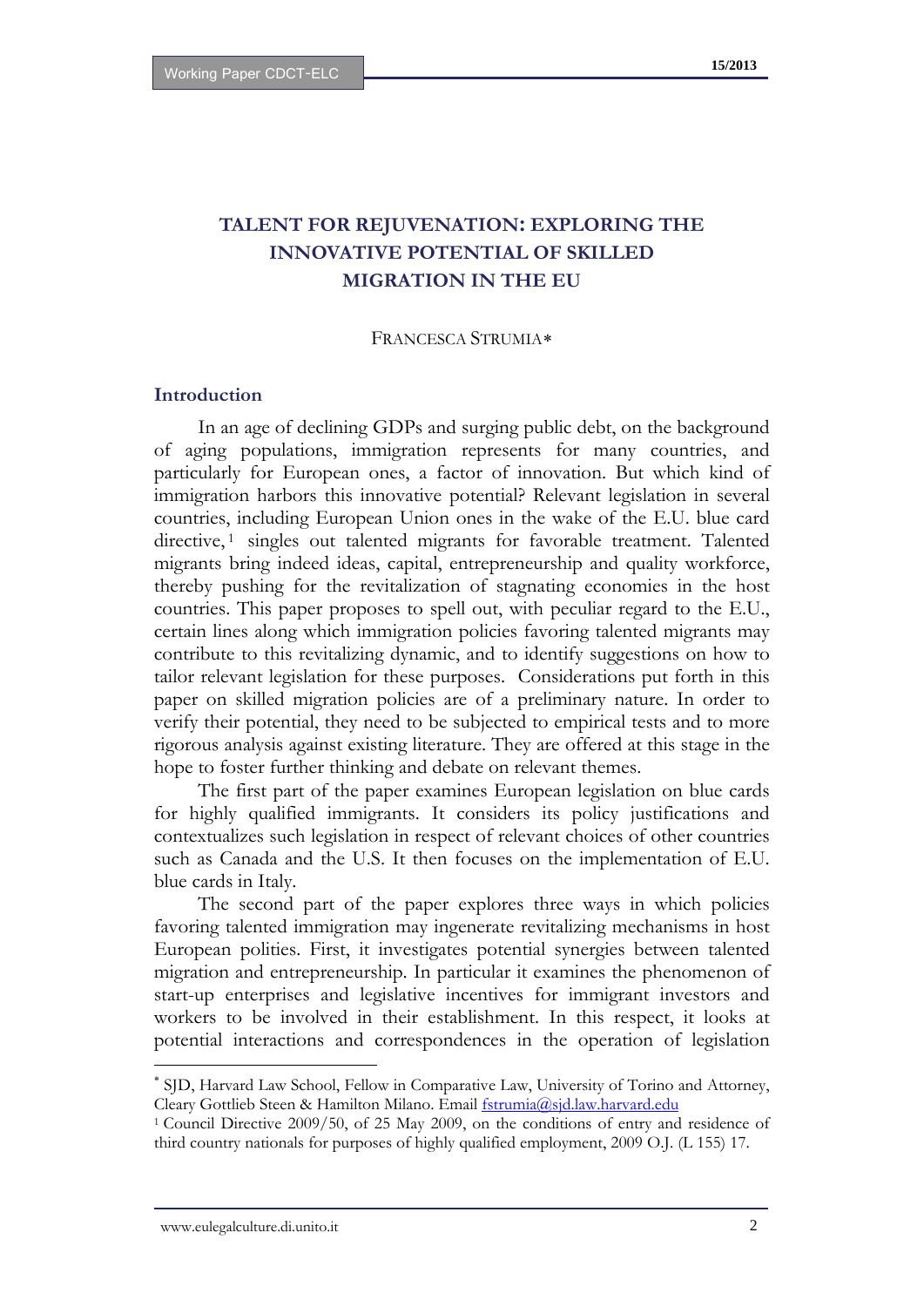recently introduced in Italy, respectively, on innovative start-ups and on highly qualified migrants. Second, this part questions potential rationales for eased naturalization of talented migrants in the host countries; it argues that considerations of talent for the award of citizenship may help to shake outdated conceptions and to ground novel and more flexible civic bonds. Finally, it considers how a rebalanced policy for economic migration, favoring merit and resourcefulness, may induce self-selection among migrants coming to the E.U. in search of work.

The conclusive part of the paper considers how to fine tune recent legislation on talented migration in Europe, in order to heighten its revitalizing effect. In particular, it considers which immigrants should be considered "talented" for purposes of favorable immigration treatment; which facilitations talented immigrants should have in terms of residence permits, family reunification, and mobility on the labor market; and finally whether the status of talented migrant warrants lenient application of certain naturalization requirements in nationality legislation of European countries, such as requirements of integration in the social fabric of the host polity and of acquaintance with its traditions.

#### **1. Overview of Skilled Migration Policies in the E.U. and in Comparative Perspective**

#### **1.1 Skilled Migration Policy in the E.U.**

While several countries have long favored talented and skilled migration, for the European Union the turn to legislation favoring talented immigration is a fairly recent innovation. In 2009 a directive was adopted introducing eased admission procedures and requirements for highly qualified migrants. [2](#page-3-2) The color of talented immigration in Europe is the color blue. The residence permit which member states shall issue to highly qualified migrants according to the 2009 directive is indeed a blue card.[3](#page-4-0) Despite the assonance, the blue card is nothing comparable to the U.S. green card. To start, it is a temporary residence permit, and grants no indefinite leave to remain in the European Union.<sup>[4](#page-4-1)</sup> In addition, despite its E.U. law matrix, it is issued by the single member states, and with some exceptions, it is a permit of residence valid only in the state of issuance.[5](#page-4-2) Despite its limits, the blue card is a promising tool. It signals an intent to favor talented immigration in the European Union and a willingness to make the European maze of immigration legislation a touch more attractive for highly skilled migrants.

<span id="page-4-3"></span><sup>2</sup> See directive 2009/50, *supra* note 1.

<span id="page-4-0"></span><sup>3</sup> Id. art. 2.

<sup>4</sup> Id. art. 7.

<span id="page-4-2"></span><span id="page-4-1"></span><sup>5</sup> For relevant exceptions, see Directive 2009/50, supra note 1, Chapter V and infra in the paragraph.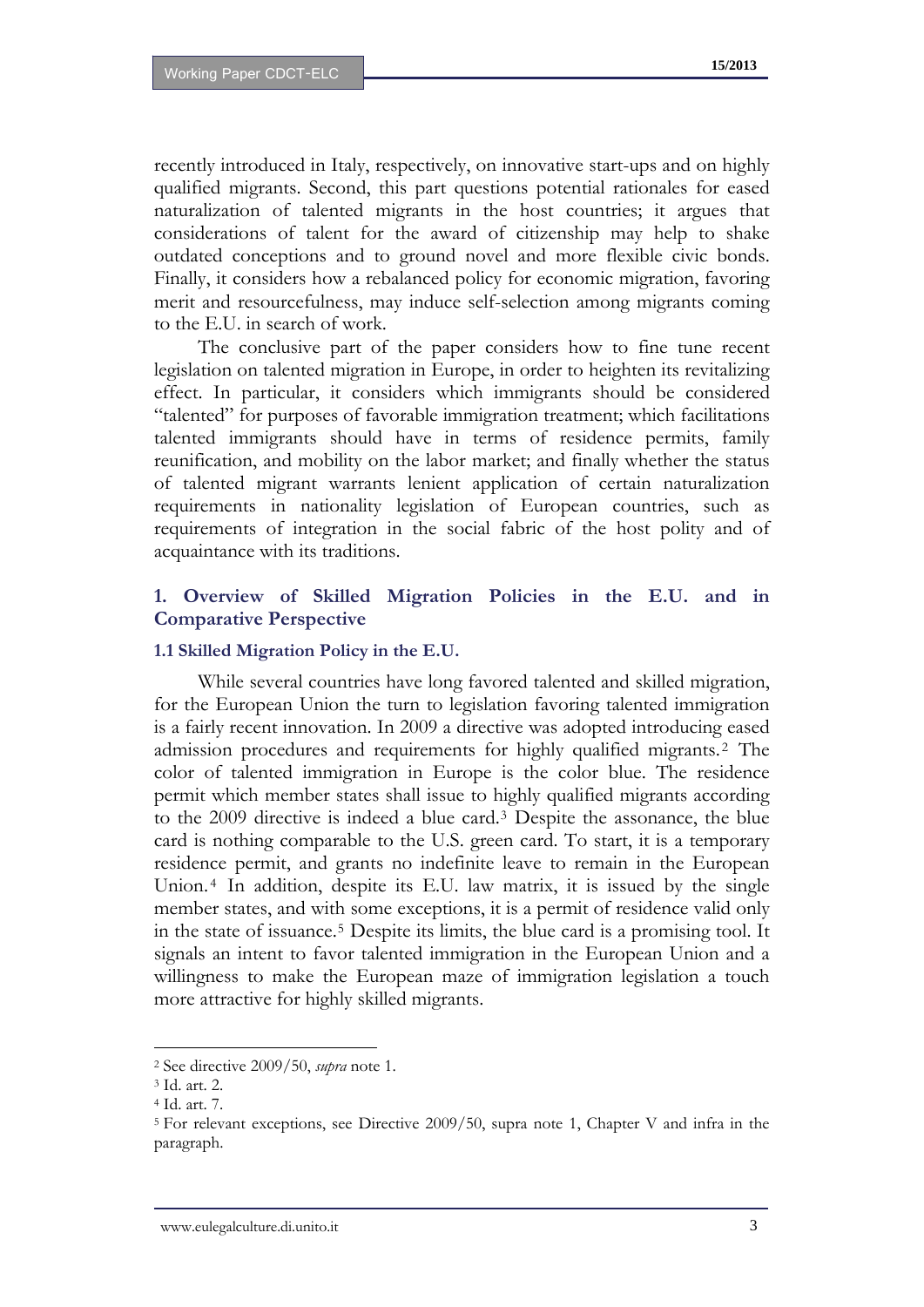The blue card directive also fills an important vacuum in European Union Immigration Law. It is the first instrument of Union law which squarely addresses economic migration. [6](#page-4-3) It thus adds an important pillar to the burgeoning architecture of European immigration law. Such architecture finds its legal basis in the Title of the Treaty on the Functioning of the European Union (TFEU) devoted to the Area of Freedom, Security and Justice. In particular, articles 77 to 79 provide the legal basis for the development of a European immigration policy. The blue card directive finds its legal justification in article 63, par. 1 points 3 and 4 of the Treaty establishing the European Community. These provisions correspond to the current article 79 of the TFEU.[7](#page-5-0)

Who are highly qualified immigrants according to the blue card directive? The directive refers to third country nationals (TCNs) who enter the European Union for purposes of carrying out highly qualified work.[8](#page-5-1) Highly qualified work is defined as work requiring either (i) a post-secondary degree or (ii) professional experience of at least five years at a level comparable to that guaranteed by a post-secondary degree and in an area relevant to the activity to be carried out within the European Union.<sup>[9](#page-5-2)</sup> The highly qualified work in question, to qualify under the directive, must be protected under national employment law of the relevant member state, or must be in any case carried out, regardless of the legal relationship, on behalf of, or under the direction of another person.[10](#page-5-3) Self-employed work remains thus outside the scope of the directive.

A person applying for a blue card must have an employment offer for the duration of at least one year to carry out an activity meeting the requirements for highly qualified work. In addition, a minimum salary threshold applies. Each member state sets the minimum salary threshold, which, in any case must be equal to at least 1.5 times the local average gross annual salary.[11](#page-5-4)

<span id="page-5-5"></span><sup>6</sup> The European Commission proposed in 2001 a directive on common standards and procedures for the admission of third country nationals for the purposes of employment. The proposal never made it into law however. Proposal for a Council Directive on the conditions of entry and residence of third country nationals for the purpose of paid employment and self-employment economic activities, COM (2001) 386 final, 11/7/2001. Also in 2004 the Commission laid down the rationales and justifications for harmonization in economic immigration provisions in a green paper; Green Paper on an EU approach to managing economic migration, COM(2004) 811 final, 11 january 2005.<br><sup>7</sup> See Treaty Establishing the European Community, consolidated version of 29 December

<span id="page-5-0"></span><sup>2006, 2006</sup> O.J. C 321 E/68; also see Treaty on the Function of the European Union, consolidated version of 30 March 2010, 2010 O.J. C-83, article 79.

<span id="page-5-1"></span><sup>8</sup> See directive 2009/50, *supra* note 1, art. 3.

<span id="page-5-2"></span><sup>9</sup> Id. art. 2.

<span id="page-5-3"></span><sup>10</sup> Id. art. 2.

<span id="page-5-4"></span><sup>11</sup> Id. art. 5.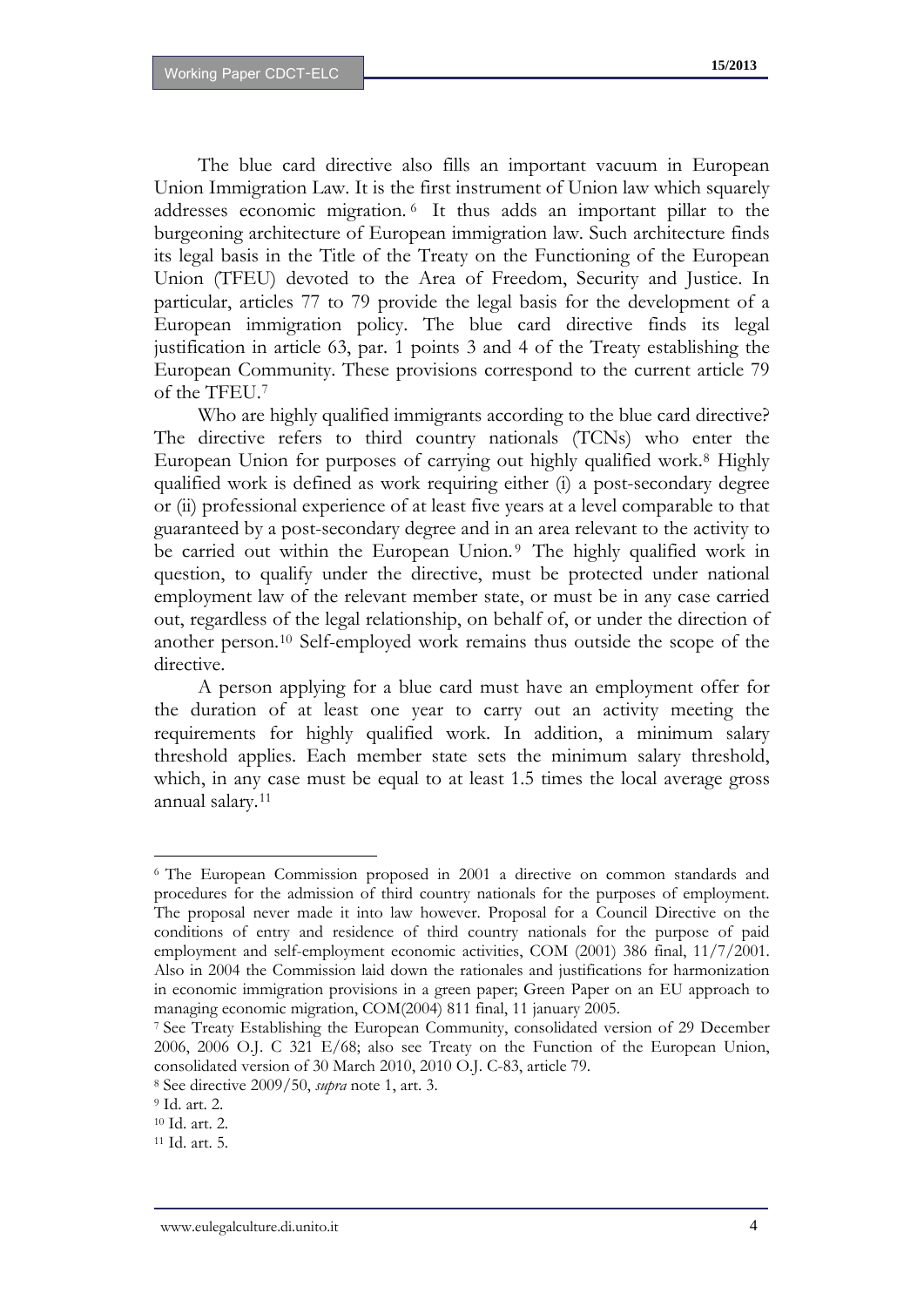The directive also specifies that member states are free to enact maximum quotas for the admission of TCNs for purposes of highly qualified work and to condition the issuance of the blue card to a check that there is no Union citizen or already resident TCN who could fill the same vacancy.<sup>[12](#page-5-5)</sup>

Holders of a blue card, during the first two years of stay in the host state, may only carry out work that meets the requirements of highly qualified work for purposes of the directive and they are entitled to equal treatment with nationals of the host state for several purposes, including working conditions, recognition of professional titles, access to education and vocational training, access to public services, social security.[13](#page-6-0) The most innovative part of the directive however has to do with the mobility rights which are granted to holders of blue cards.

The right to free movement in the European Union is, in general, linked to European citizenship. TCNs only acquire a limited free movement right once they become holders of a long term residence permit under E.U. law. As an exception to this rule, holders of a blue card after 18 months of residence in the member state which has issued the blue card are entitled to move to a second member state for purposes of carrying out highly qualified employment.<sup>[14](#page-6-1)</sup> Other than "regular" TCNs, blue card holders may also cumulate periods of residence in different member states for purposes of obtaining a E.U. long term residence permit.[15](#page-6-2)

In addition to providing a fast track for the admission of skilled migrants, the blue card directive thus also lays the ground for a burgeoning scheme of free movement rights for TCNs. This is a welcome innovation. While the single market is a space virtually without frontiers for citizens, for TCNs the combined operation of immigration rules and requirements for nationality results into several obstacles to intra-Union migration.[16](#page-6-3) Mobility on the single market is an important asset for TCNs, and particularly for highly skilled TCNs. It allows pursuing employment opportunities in different parts of the Union and taking advantage of market demands in relocating one's skills and activities.

As with other E.U. immigration law instruments, the blue card directive provides minimum standards with respect to the admission and treatment of

<span id="page-6-4"></span><sup>12</sup> Id. art. 8.

<span id="page-6-0"></span><sup>13</sup> Id. articles 12 and 14.

<span id="page-6-1"></span><sup>14</sup> Id. art. 18.

<span id="page-6-2"></span><sup>15</sup> Id. art. 16. Under the provisions of Council Directive 2003/109/EC of 25 November 2003 concerning the status of third-country nationals who are long term residents, OJ (L 16) 44, TCNs may be issued a long term residence permit after having resided for five years in the same member state.

<span id="page-6-3"></span><sup>16</sup> For an analysis of the "immobility" of third country nationals in the European Union see Strumia F. (2009): "European Citizenship: Mobile Nationals, Immobile Aliens and Random Europeans", in *Citizenship in America and Europe-Beyond the Nation-State?* (Michael S. Greve, Michael Zoller eds. Washington D.C., AEI Press), 45-70.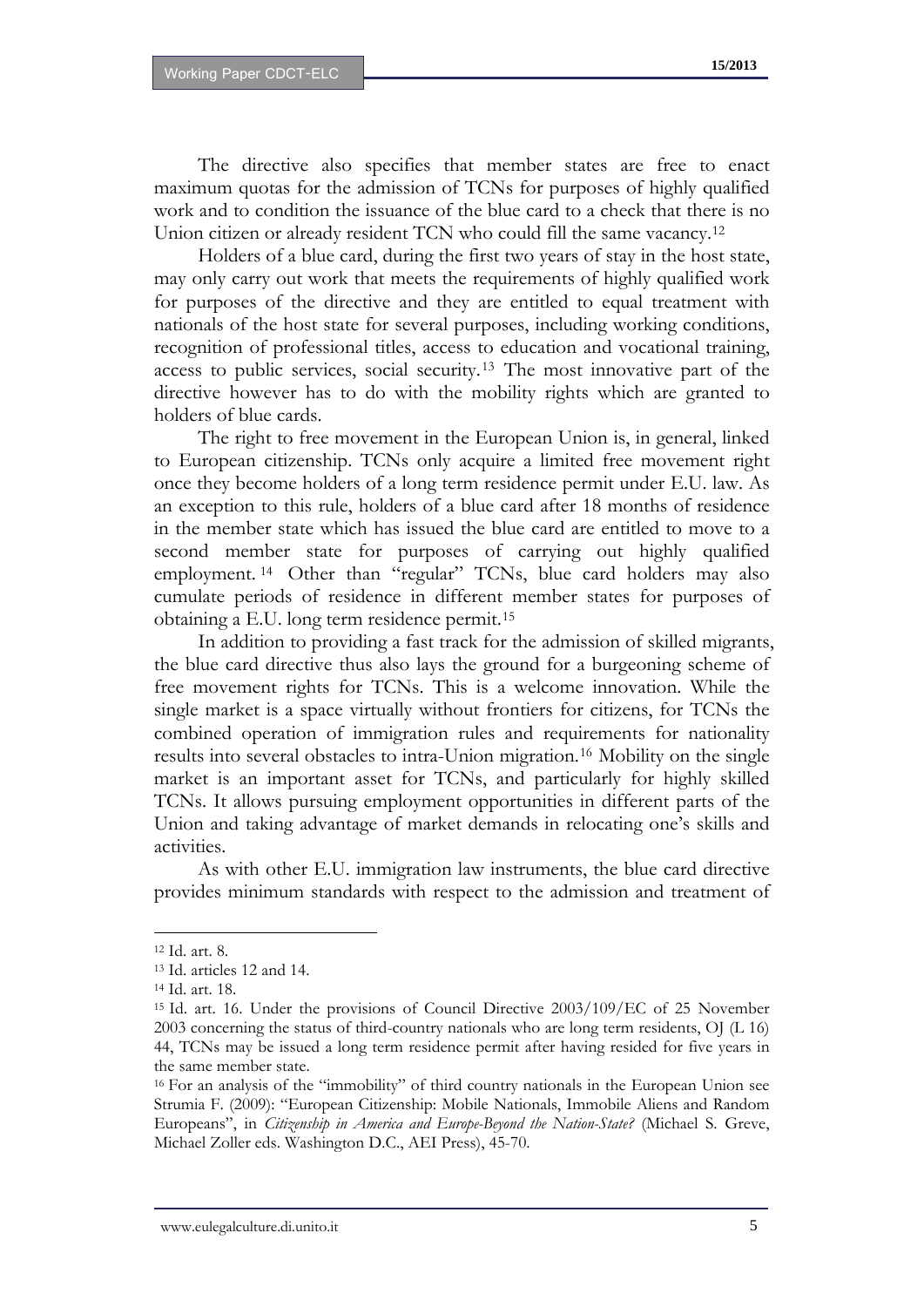highly skilled TCNs. Member states retain a margin of discretion, in implementing relevant provisions in their domestic orders, for introducing more favorable provisions.[17](#page-6-4)

Italian choices in this respect may provide a telling example. Italy implemented the directive with some delay with respect to the set deadline of January 2011 with a legislative decree of June 2012[.18](#page-7-0) The decree amended in relevant part the Italian Immigration Act, introducing new provisions devoted to the admission and residence of highly qualified workers.[19](#page-7-1)

Italian implementing provisions are more stringent than the directive for certain aspects, and more indulgent for others. A highly qualified worker under relevant Italian provisions is a worker who has a post-secondary degree and any additional required qualifications for access to the practice of professions in certain identified sectors, including executive positions, intellectual and technical professions. [20](#page-7-2) While under the directive a postsecondary degree and relevant professional experience are two fungible requirements, under Italian implementing law, holding a suitable education qualification is thus a necessary element. On the other hand, while the directive allows member states to subject the issuance of blue cards to domestically established quotas, Italian implementing legislation exempts blue cards from relevant annual quotas.[21](#page-7-3)

A highly qualified worker as defined under Italian implementing provisions needs, in order to qualify for an Italian blue card, an employment contract of at least one year in duration, to perform highly qualified work under the direction and supervision of a physical or legal person, and for a salary equal to at least three times the threshold to qualify for an exemption from health assistance contributions (i.e. based on 2011 amounts, EUR 24,789). [22](#page-7-4) The reference to direction and supervision of another person probably encompasses a broader range of arrangements than just employeremployee relations, but seems to exclude, in any case, self-employed workers. Similarly to what happens in the case of general economic immigrants into Italy, the prospective employer acts as the sponsor of the highly qualified immigrant, initiating the procedure for the issuance of the blue card.[23](#page-7-5)

<sup>17</sup> See directive 2009/50, *supra* note 1, art. 4.

<span id="page-7-0"></span><sup>18</sup> Legislative decree of 28 june 2012, n. 108, O.J. n. 171 of 24 July 2012.

<span id="page-7-6"></span><span id="page-7-1"></span><sup>19</sup> See legislative decree 286 of 25 July 1998 (Italian Immigration Act), O.J. n. 191 of 18 august 1998, S.O., articles 9-ter and 27-quater.

<span id="page-7-2"></span><sup>20</sup> Id., art. 27-quater. This provision refers to professional qualifications in respect of professions belonging to the first three classes of the Italian National Institute for Statistics (ISTAT) classifications.

<span id="page-7-3"></span><sup>21</sup> Legislative decree 286 of 25 July 1998 (Italian Immigration Act) supra at note 19, at 27 quater, par. 1.

<span id="page-7-4"></span><sup>22</sup> Id., art. 27-quater, par. 1 and par. 5.

<span id="page-7-5"></span><sup>23</sup> Id., art. 27-quater, par. 5.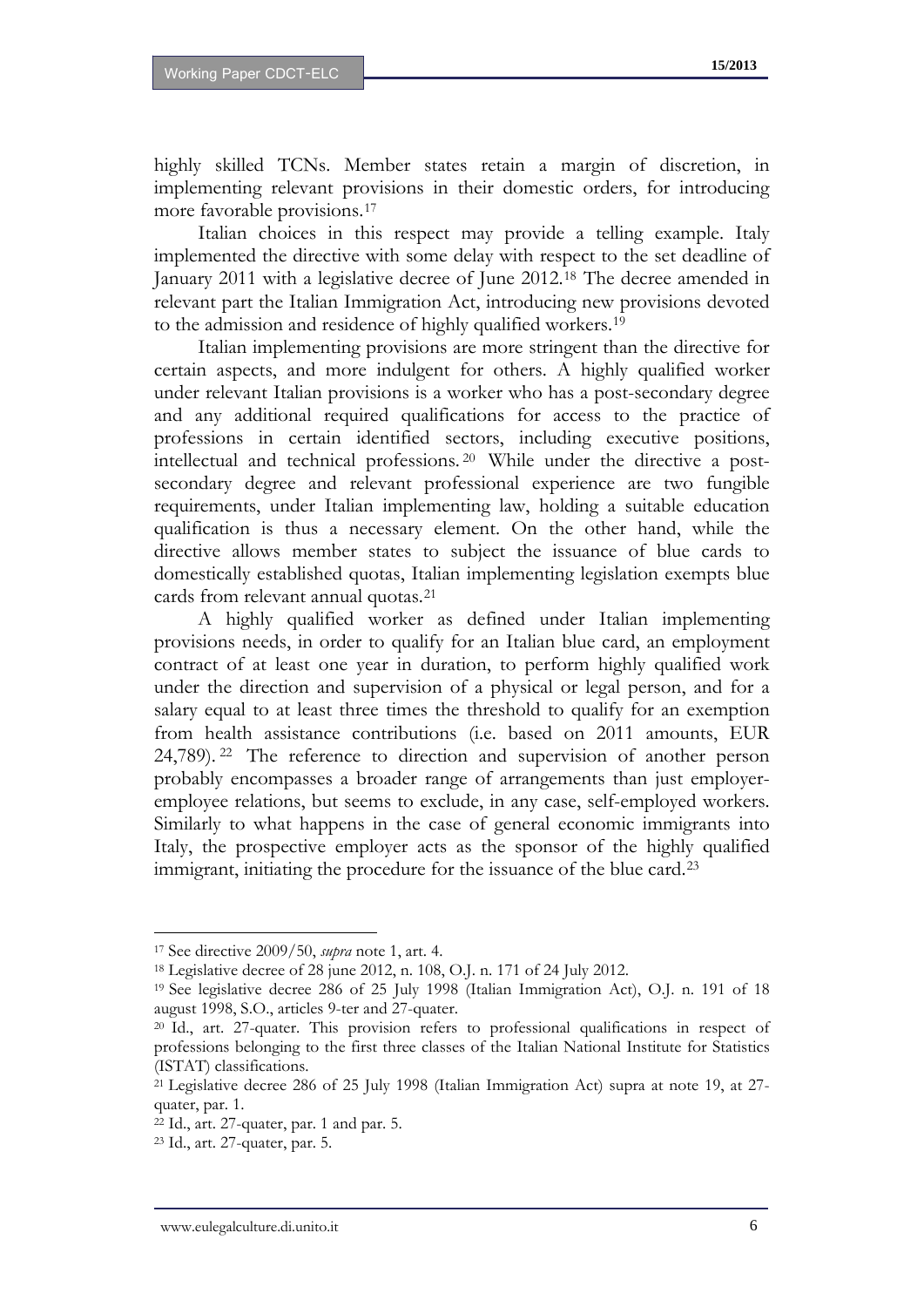Italian provisions otherwise implement fairly faithfully the European directive. In particular, they provide that third country nationals who have held a blue card issued by another member state for at least 18 months have a right to be admitted in Italy for purposes of carrying out highly qualified employment. [24](#page-7-6) In addition, consistent with the directive, a EU long-term residence permit in Italy may be issued to third country nationals who have held a EU blue card for at least five years, the last two of which spent in Italy.[25](#page-8-0)

The Italian implementing rules bring about some important facilitations with respect to the Italian regime of economic immigration: qualifying blue card applicants are not restricted to the annual admission quotas for economic migrants, and they benefit of favorable mobility conditions. On the other hand they are not exempt from the lengthy and demanding application process which is reserved to general immigrants. When applying for the blue card they need to have a job contract in hand already, and they need the active cooperation of an Italian employer. Some entrepreneurial immigrants may be deterred by such requirements.

#### **1.2 Comparative Outlook in the Field of Highly Skilled Migration**

Highly skilled migration is desirable for host countries. It brings valuable human resources to a country's economy and it helps fill skill gaps in a country's workforce. Several countries of immigration have made a point in their immigration policies to attract skilled migrants and provide for favorable conditions for their admission and integration. One of the most successful policies in this sense is the point based system in place in Canada since 1967.[26](#page-8-1) The system is aimed at granting admission to people who, because of their skills, are likely to become successfully established in Canada. For these purposes, prospective immigrants are awarded points towards admission on the basis of education, experience, age, language knowledge and adaptability. Immigrants who score above the admission threshold of points are immediately granted permanent residence.<sup>[27](#page-8-2)</sup> Also, certain E.U. member states, already before the blue card directive, provided for eased or fast-tracks for the admission of categories of skilled migrants. This is the case of the United Kingdom, Germany and the Netherlands, which enacted relevant policies between 2005 and 2008.[28](#page-8-3) In Italy, special procedures were in place already

<span id="page-8-4"></span><sup>24</sup> Id., art. 27-quater, par. 17.

<span id="page-8-0"></span><sup>25</sup> Id. art. 9-ter.

<span id="page-8-1"></span><sup>26</sup> For a detailed description of this system, see Shachar A. (2006): "The Race for Talent: Highly Skilled Migrants and Competitive Immigration Regimes", 81 *New York University Law Review* 101.

<span id="page-8-2"></span><sup>27</sup> Id. at 122-129.

<span id="page-8-3"></span><sup>28</sup> For an analysis of relevant policies in the Netherlands, Germany and the U.K. see Wiesbrock A. and Hercog M., (2010): "The Legal Framework for Highly Skilled Migration to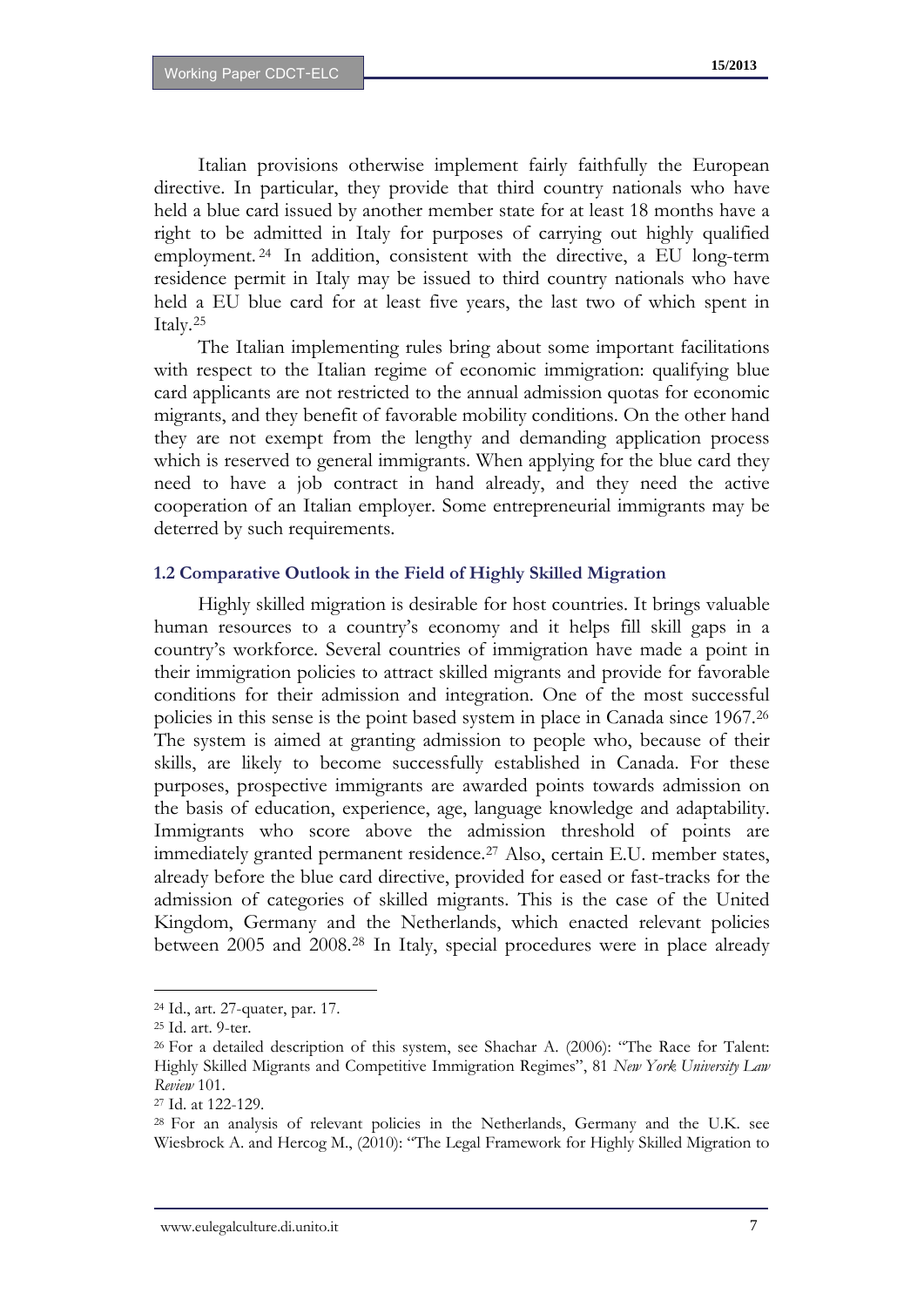before the blue card directive for certain categories, such as, among others, university professors and lecturers, and for nurses.[29](#page-8-4)

An important model of comparison, in the subject of skilled migration policies, is certainly the U.S., which, despite eliciting much critique and discontent,<sup>[30](#page-9-0)</sup> have in place a comprehensive system for the admission of several categories of skilled migrants. The U.S. issue immigrant visa under the first Employment Based Preference to individuals of extraordinary ability in the arts, sciences, education, athletics and/or business, to outstanding professors and researchers, and to multinational managers or executives. [31](#page-9-1) Qualifying individuals of extraordinary ability do not need a sponsor employer and are exempt from the so called "labor certification". [32](#page-9-2) The labor certification is a requirement that most other applicants have to meet in order to obtain an immigrant visa. It consists of a certification of the Department of Labor that there is no U.S. citizen or legal permanent resident (LPR) available to perform the activities that the relevant immigrant would perform.[33](#page-9-3) It is thus a requirement akin to the preference for E.U. citizens which may be maintained by E.U. member states, according to the directive, in implementing the blue card regime.<sup>[34](#page-9-4)</sup> While individuals of extraordinary ability are those oneof-a-kind or top-of-their-field, there is a distinct Employment Based preference for individuals of exceptional ability in sciences, arts or business.[35](#page-9-5) Exceptional ability is somewhat less than extraordinary ability. [36](#page-9-6) Relevant applicants in principle need a sponsor employer and a labor certification. However a national interest waiver may be granted, where the applicant can show that his/her admission is in the interest of the United States and/or beneficial for its economy.[37](#page-9-7) Immigrant visa are also available for investors, who invest at least USD 1,000,000 in an economic activity in the United States

the EU. EU and US Labour Migration Policies Compared", *Maastricht Graduate School of Government Working Paper* 2010/001.

<span id="page-9-8"></span><sup>29</sup> See TU Immigrazione art. 27.

<span id="page-9-0"></span><sup>30</sup> See e.g. "Let them stay, let them in. An area where Barack Obama has got it right", *The Economist*, Feb. 2nd, 2013, available at [http://www.economist.com/news/leaders/21571145](http://www.economist.com/news/leaders/21571145-area-where-barack-obama-has-got-it-right-let-them-stay-let-them) [area-where-barack-obama-has-got-it-right-let-them-stay-let-them](http://www.economist.com/news/leaders/21571145-area-where-barack-obama-has-got-it-right-let-them-stay-let-them). 31 U.S. Immigration and Nationality Act, section 203(b)(1)(A-C).

<span id="page-9-2"></span><span id="page-9-1"></span><sup>&</sup>lt;sup>32</sup> For details on the requirements for immigration under the first employment preference, see United States Citizenship and Immigration Service, Employment-Based Immigration, First Preference, EB-1, at [USCIS EB-1](http://www.uscis.gov/portal/site/uscis/menuitem.eb1d4c2a3e5b9ac89243c6a7543f6d1a/?vgnextoid=17b983453d4a3210VgnVCM100000b92ca60aRCRD&vgnextchannel=17b983453d4a3210VgnVCM100000b92ca60aRCRD) (last accessed April 2013).

<span id="page-9-3"></span><sup>33</sup> Id., sect. 212(a)5(A).

<span id="page-9-4"></span><sup>34</sup> See above par. 0. Also see directive 2009/50, *supra* note 1 at art. 8.

<span id="page-9-5"></span><sup>&</sup>lt;sup>35</sup> This is the so-called second employment based preference or EB-2. See Immigration and Nationality Act, section 203(b)(2)(A-C).

<span id="page-9-6"></span><sup>36</sup> For further details on the concept of exceptional ability, see United States Citizenship and Immigration Service, Employment-Based Immigration, Second Preference, EB-2, at [USCIS](http://www.uscis.gov/portal/site/uscis/menuitem.eb1d4c2a3e5b9ac89243c6a7543f6d1a/?vgnextoid=816a83453d4a3210VgnVCM100000b92ca60aRCRD&vgnextchannel=816a83453d4a3210VgnVCM100000b92ca60aRCRD%20)  [EB-2](http://www.uscis.gov/portal/site/uscis/menuitem.eb1d4c2a3e5b9ac89243c6a7543f6d1a/?vgnextoid=816a83453d4a3210VgnVCM100000b92ca60aRCRD&vgnextchannel=816a83453d4a3210VgnVCM100000b92ca60aRCRD%20) (last accessed April 2013)

<span id="page-9-7"></span> $37$  Id., section  $203(b)(2)(B)(i)$ .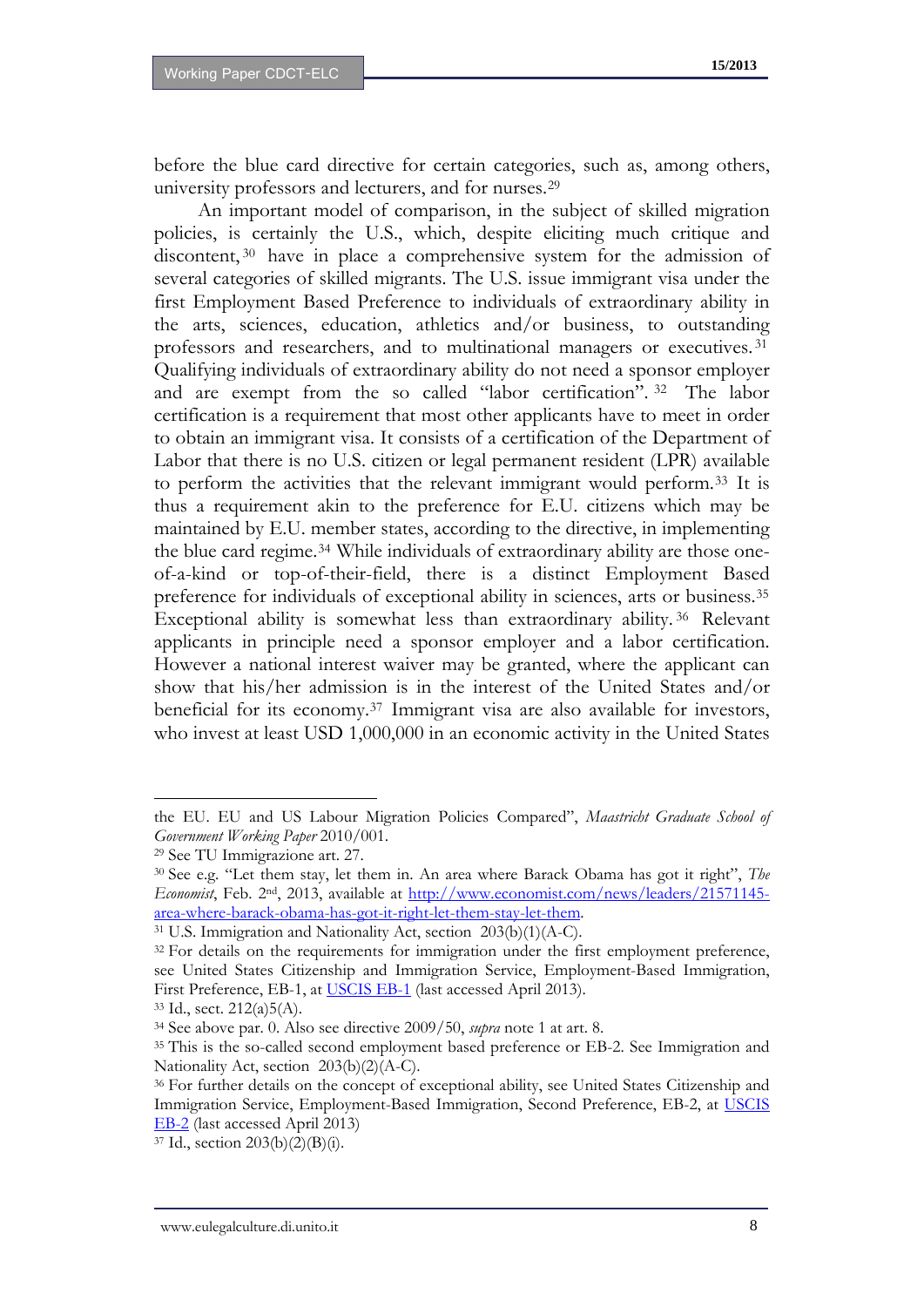and generate at least 10 full-time jobs in ten years.[38](#page-9-8) The concept of "skill" for purposes of U.S. immigration law is thus much more various than the concept of skill underpinning European legislation on blue cards. It encompasses, for instance, creativity, ability in the sciences, specialized knowledge and education, and entrepreneurship.

In addition to immigrant visas, which open the way to permanent residence in the United States, U.S. immigration law also includes certain nonimmigrant visa categories favoring skilled migration. The O-visa, for instance, is for persons "of extraordinary ability and achievement", by which it is meant individuals who are at the top of their field and whose talent is recognized at either national or international level. [39](#page-10-0) Also, one of the most renowned categories of non-immigrant visas, the H1-B, is aimed at applicants for occupations in fields requiring a highly specialized knowledge. [40](#page-10-1) "Highly specialized knowledge" for these purposes is that acquired with a college degree, or equivalent, or earned through professional experience in the same field which may be equated to the achievement of a degree.<sup>[41](#page-10-2)</sup> The H1-B visa requires the sponsorship of an employer and a genuine employer-employee relationship.[42](#page-10-3) It is probably the visa category most closely comparable, for applicable requirements and for the advantages it grants, to the European blue card. Finally, the U.S. also provide for a non-immigrant visa for investors who are nationals of countries with which the U.S. have a treaty relationship.[43](#page-10-4) The E-2 visa may be granted to individuals who invest a substantial amount of capital in a U.S. business, and who seek to enter the U.S. to develop and direct such business.<sup>[44](#page-10-5)</sup>

Under U.S. law, thus, skilled migrants face a range of admission facilitations. In some cases they are exempted from providing a labor certification; in others, they can "self-petition", without need to have a

<sup>38</sup> Id., section 203(b)(5).

<span id="page-10-0"></span><sup>39</sup> Id., section 101(15)(O).

<span id="page-10-1"></span><sup>40</sup> Id., section 101(15)(H).

<span id="page-10-6"></span><span id="page-10-2"></span><sup>41</sup> See United States Citizenship and Immigration Service, H1-B Specialty Occupations, [USCIS H1-B](http://www.uscis.gov/portal/site/uscis/menuitem.eb1d4c2a3e5b9ac89243c6a7543f6d1a/?vgnextoid=73566811264a3210VgnVCM100000b92ca60aRCRD&vgnextchannel=73566811264a3210VgnVCM100000b92ca60aRCRD) (last accessed April 2013).

<span id="page-10-3"></span><sup>42</sup> A 2010 USCIS memorandum has clarified that in the context of an H-1B petition, the petitioner has to establish that a valid employer-employee relationship exists between the U.S. employer and the beneficiary. According to USCIS, a number of factors may signal the existence of such a relationship, but the driving one will be whether the hiring party has the "right to control the manner and means by which the product is accomplished". U.S. Department of Homeland Security, U.S. Citizenship and Immigration Service, Memorandum of 8 January 2010, ref. HQ 70/6.2.8 AD 10-24, available at www.uscis.gov (last accessed March 2013).

<span id="page-10-4"></span><sup>&</sup>lt;sup>43</sup> See Immigration and Nationality Act, section  $101(15)(E)(ii)$ .

<span id="page-10-5"></span><sup>&</sup>lt;sup>44</sup> See United States Citizenship and Immigration Service, E-2 Treaty Investors at [USCIS E-2](http://www.uscis.gov/portal/site/uscis/menuitem.eb1d4c2a3e5b9ac89243c6a7543f6d1a/?vgnextoid=2ea36811264a3210VgnVCM100000b92ca60aRCRD&vgnextchannel=2ea36811264a3210VgnVCM100000b92ca60aRCRD) (last accessed April 2013).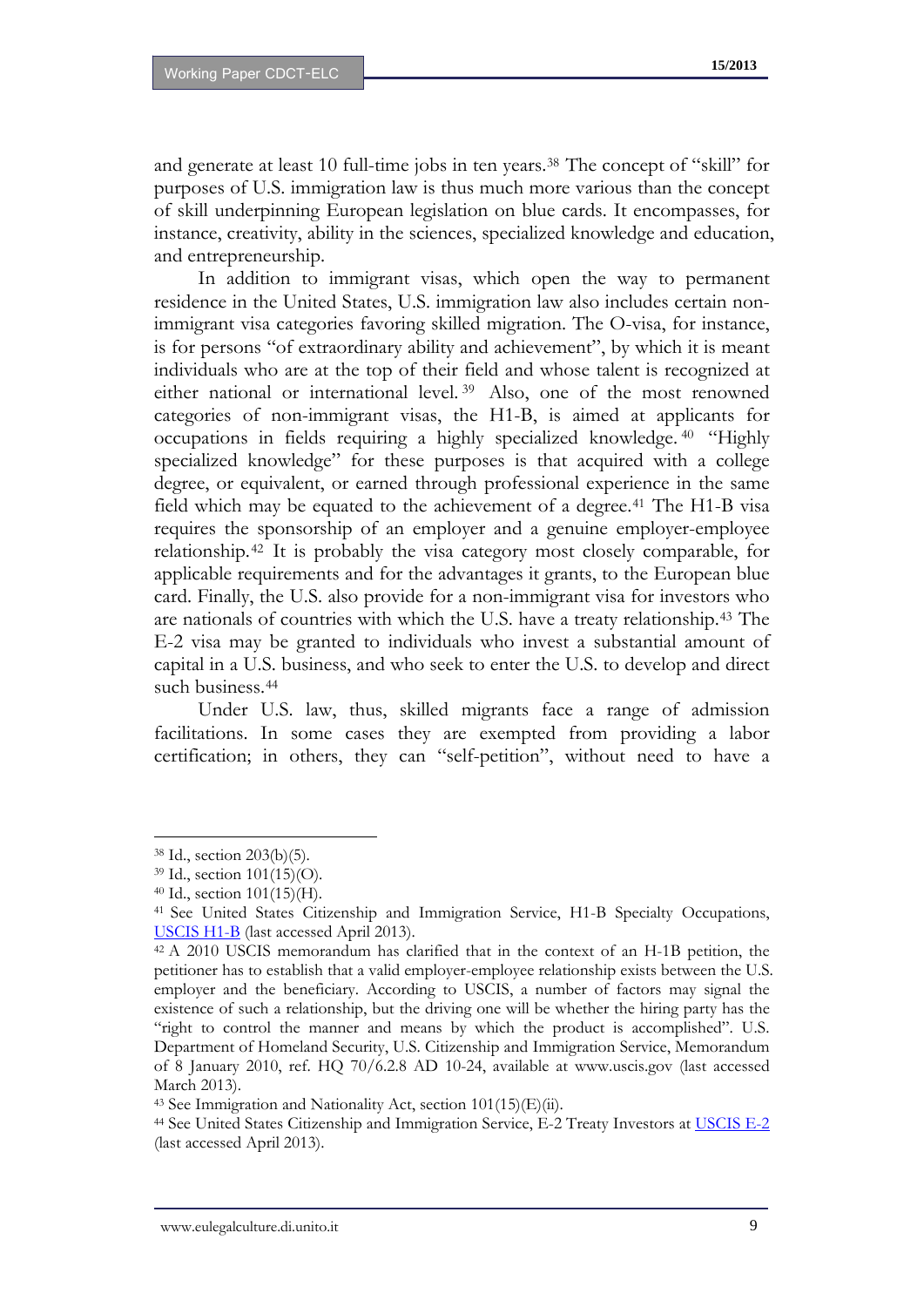sponsor in the U.S.; further, in some cases, such as E-2 visa holders, they are entitled to renewal of their visa an unlimited number of times.<sup>[45](#page-10-6)</sup>

In comparison, the regime introduced in Europe with the blue card directive, is more limited in scope and grants a reduced range of benefits. While in the U.S. a skilled migrant may obtain directly a "green card" i.e. a permanent residence permit, the blue card is a temporary permit.[46](#page-11-0) Further, while in the U.S. the category of talented migrants is drawn by relying on several different indicators of skill, in the E.U. talented migrants for purposes of the blue card are only those who perform highly qualified work as defined in the directive. In particular, a significant exclusion from the scope of the directive is in respect of self-employed workers. Entrepreneurs cannot qualify for a blue card. Yet, they are one of the categories of immigrants whose talent would be more beneficial to the stagnating economies of potential European host countries.

#### **2. The Revitalizing Potential of Skilled Migration**

It has been noted that European legislation on blue cards does not add much to pre-existing policies of certain E.U. member states.[47](#page-11-1) It introduces however in the discourse on a common European immigration policy a concern for skill which has the potential to give a new imprint to relevant policy choices. For certain countries, such as Italy, it brings about a new policy concern which was not consciously spelled out in pre-existing immigration legislation.

Immigration is an important factor of demographic innovation in the countries of the European Union, which face an inescapable demographic decline.[48](#page-11-2) It is also a factor of innovation for their somnolent societies, used, in many cases, to ethnic and cultural homogeneity. At the same time, immigration generates several potential problems. It poses a problem of coexistence in diversity and of mitigating reactions of resistance on the part of local populations.<sup>[49](#page-11-3)</sup> It forces to monitor and patrol vulnerable borders.<sup>[50](#page-11-4)</sup> In certain cases it also puts a burden on already strained public resources.

<sup>45</sup> Id.

<span id="page-11-0"></span><sup>46</sup> Member states are free to set the duration of the blue card, in a range between one and four years. Directive art. 7

<span id="page-11-4"></span><span id="page-11-1"></span><sup>47</sup> Wiesbrock A.and Hercog M., "The Legal Framework for Highly Skilled Migration to the EU, *supra* note 28, at p. 15 and at p. 18.

<span id="page-11-2"></span><sup>48</sup> See Parsons C.A. and Smeeding T. M. (2006): "What's Unique About Immigration in Europe" in *Immigration and the Transformation of Europe* (Craig A. Parsons and Timothy M. Smeeding eds.), Cambridge, Cambridge University Press.

<span id="page-11-5"></span><span id="page-11-3"></span><sup>49</sup> For a detailed analysis of the problem of co-existence with diversity that immigration brings about see Strumia F. (2009): *Supranational Citizenship and the Challenge of Diversity: Immigrants, Citizens and Member States in the E.U*., S.J.D. Dissertation, Harvard Law School Library, Chapter Three.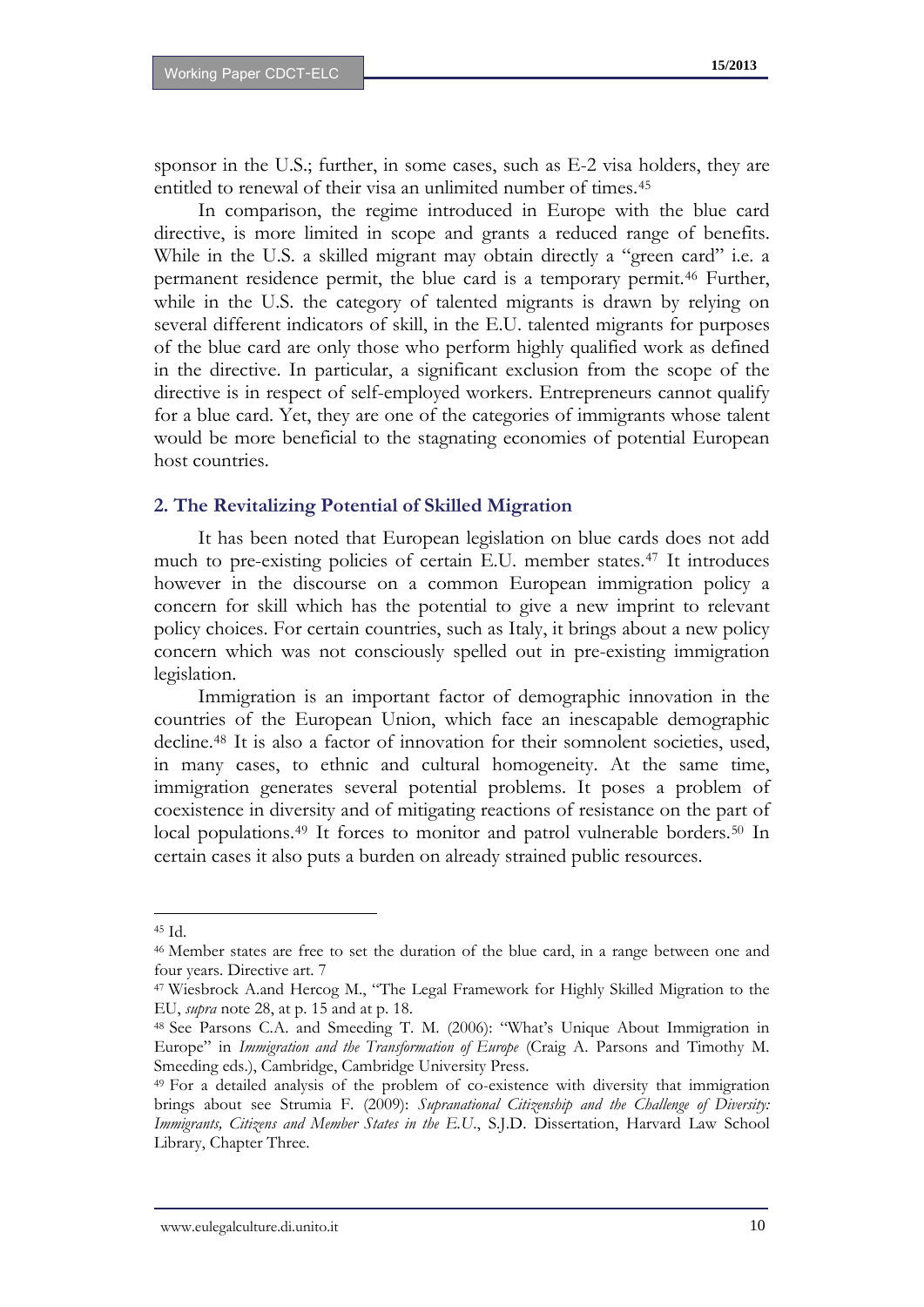A successful immigration policy is one that strikes an effective balance between the potential and the risks of immigration, and sets forth adequate incentives to encourage desirable streams of immigration. Skilled migration is one such stream. It may benefit host countries in several ways. In particular in the countries of the European Union, threatened by surging public debt, slow or inexistent growth, youth unemployment, and a certain general sense of unease and discouragement, skilled migration may contribute to some virtuous dynamics.

This part focuses on three such dynamics and considers how immigration policy choices may contribute to encourage or reinforce the same dynamics. First, skilled migrants may bring ideas and entrepreneurship. European polities are starved for entrepreneurial and innovative initiatives. Italy, for instance, has recently enacted legislation on technologically innovative start-ups.[51](#page-11-5) This is a kind of business that thrives on ideas. The pool of ideas of citizens and locals is not sufficient. Skilled migrants may bring new ones. Second, and keeping with entrepreneurial migrants, such migrants may work as a drawing force for migrants integration in a host society. Migrant entrepreneurs are more likely than locals to draw on a workforce with whose culture and habits they are familiar. They create thus employment opportunities and integration paths for other components of the immigrant community, thereby contributing to the effectiveness of a host country integration policies. Third, organizing a branch of immigration policy around a notion of talent and merit may give heightened resonance to these same values also in other policies of the host country. If skill and talent open up fast tracks to admission and integration, a self-selection mechanism is likely to gradually start operating among prospective migrants, thereby potentially altering the composition of migration streams. Further, if considerations of talent and merit are taken into account also in the award of citizenship to migrants, the same concept of citizenship potentially changes and takes on a new color.

The following paragraphs examine each of these three arguments in more detail.

#### **2.1 Synergies between highly skilled migration and entrepreneurship**

Skill does not necessarily coincide with entrepreneurship. The two notions however resonate with one another. As described above,

<span id="page-12-0"></span><sup>50</sup> An effort among E.U. member countries to coordinate the patrolling and management of external borders has found expression in the establishment of the European Agency for the Management of Operational Cooperation at the External Borders of the Member States of the European Union (Frontex). See Council Regulation n. 2007/2004 of 26 October 2004, 2004 O.J. L 349.

<sup>51</sup> See Law Decree n. 179 of 18 October 2012, "Ulteriori misure urgenti per la crescita del Paese" (so called "Decreto Crescita 2.0"), converted into Law n. 221 of 17 December 2012, O.J. n. 294, of 18 December 2012, section IX, articles 25-33.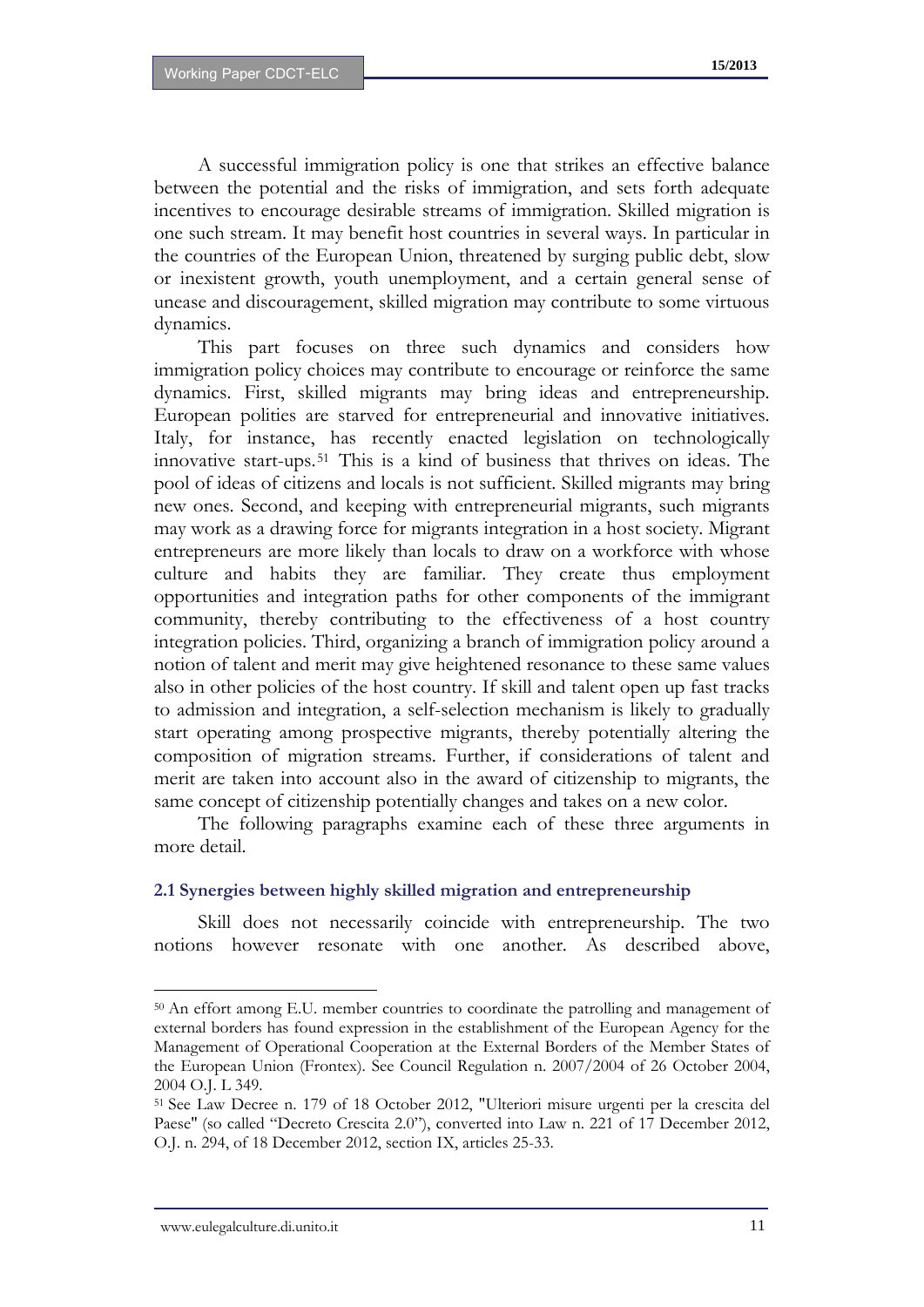entrepreneurship is certainly a component of the idea of skill underlying U.S. policy on skilled migrants.[52](#page-12-0)

In European Union legislation on blue cards this association is not spelled out. As seen, blue cards are targeted to employees or in any case to persons who perform highly qualified work under the supervision of another person.[53](#page-13-0) Attracting entrepreneurs does not seem to be a priority, at present, for European policies on skilled migrants.

Yet, fostering the development of new, and thriving enterprises, is certainly a priority for several E.U. countries faced with high unemployment and slow growth. Recently enacted Italian legislation, for instance, favors innovative start-ups through simplified corporate procedures, facilitations in seeking funding and tax benefits. [54](#page-13-1) Innovative start-ups are born of, and depend on, skill. If the intent is to attract them and foster their growth, it is important to look for skill in any possible available pool. Talented migration is one such pool. In this sense, there is an important potential synergy between policies favoring skilled migration and policies favoring business and innovative entrepreneurship. Such synergy needs to be more profoundly explored and clearly spelled out.

Relevant discourses, at least in Italy, are however forgetful of such synergy. Even existing correspondences in relevant legislation have not been clearly spelled out. According to the Italian "decreto sviluppo", one of the alternative requirements for a new company to qualify as an innovative startup and take advantage of the benefits provided for in relevant legislation, is to employ, for at least a third of its workforce, employees with high qualifications, such as a research doctorate or several years of research experience.[55](#page-13-2) Here's where a first potential point of contact between legislation on innovative startups and legislation on skilled migration surfaces. The kind of workforce that qualifies a start-up for purposes of the "decreto sviluppo" is the same kind that may apply for a blue card under E.U. law and relevant Italian implementing provisions.[56](#page-13-3) This is a first important synergy between the two policies. Indeed, it allows founders of innovative start-ups to draw on a larger pool of qualified workforce, attracting talent to support their business from around the world. Of course, other factors will affect the ability of the relevant entrepreneur to attract relevant workforce to his or her business. These include international competition, labor market conditions in the host country

<span id="page-13-4"></span><sup>52</sup> See "The Jobs Machine-Immigration and America's High Tech Industry", *The Economist* 13 April 2013, available at [http://www.economist.com/news/business/21576101-start-ups](http://www.economist.com/news/business/21576101-start-ups-founded-immigrants-are-creating-jobs-all-over-america-jobs-machine)[founded-immigrants-are-creating-jobs-all-over-america-jobs-machine](http://www.economist.com/news/business/21576101-start-ups-founded-immigrants-are-creating-jobs-all-over-america-jobs-machine) (last accessed April 2013).

<span id="page-13-0"></span><sup>53</sup> See directive 2009/50, *supra* note 1, art. 2(b).

<span id="page-13-1"></span><sup>54</sup> See Law n. 221 of 17 December 2012, supra at note 51, articles 26, 29 and 30.

<span id="page-13-2"></span><sup>55</sup> Id., art. 25 par. 2.

<span id="page-13-3"></span><sup>56</sup> See id. art 25 par. 2, compared with the definition of "highly qualified employment" of directive 2009/50, *supra* note 1, art. 2(b) and (g).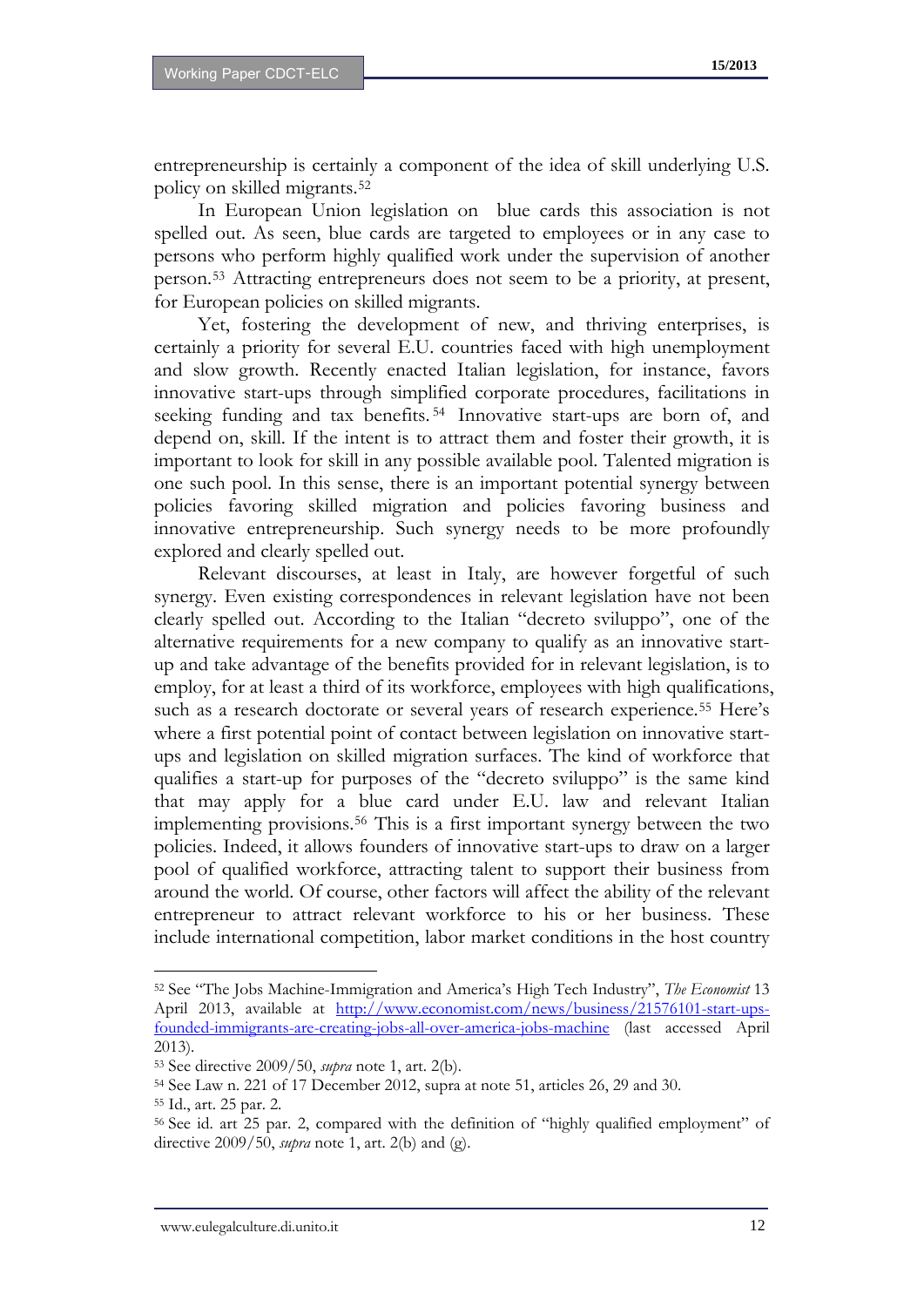(Italy, in this case), tax treatment and other features of the general and economic environment of the host country.[57](#page-13-4) Consistency of applicable legal schemes is in any case an important starting point. It signals a first way in which immigration policy may support or contribute to a country's growth strategy.

The synergy could (and perhaps should) go much further. As evidenced in the previous part, European legislation on blue cards, and relevant Italian implementing provisions, are aimed at employees and not at self-employed workers. Yet new business, and new innovative business in particular, depends on the intake of good ideas and entrepreneurial resources. Creating a legal, corporate and financial environment favorable to innovative entrepreneurship, but then restricting such environment to citizens is a self-defeating choice. Relevant ideas and resources may come precisely from the immigrant community, or from new immigrants. It is in the interest of E.U. countries to attract those ideas, nurture them and provide them with an adequate breeding ground.

However, in keeping with the Italian case, at present, immigrating as selfemployed workers is quite difficult. Prospective migrants have to meet several requirements such as availability of sufficient resources to maintain themselves and to carry out their proposed activity, they need to satisfy all applicable licensing requirements and to obtain a *nihil obstat* of the territorially competent chamber of commerce or other competent authority. [58](#page-14-0) What is more, the number of visas issued annually for self-employed workers is very limited.<sup>[59](#page-14-1)</sup>

There is a broken link thus in the virtuous chain that connects policies on skilled migration and policies favoring innovative entrepreneurship. This is one place to look in order to catch, and reinforce, the rejuvenating potential of skilled migration for European polities.

#### **2.2 The integration role of talented migrants**

<span id="page-14-2"></span>Talented migrants who manage to establish successful economic activities in the host community also represent potential catalysts for the

<sup>57</sup> See Wiesbrock A. and Hercog M.: "The Legal Framework for Highly Skilled Migration to the EU", *supra* note 28, at p.4.

<span id="page-14-1"></span><span id="page-14-0"></span><sup>58</sup> Legislative decree 286 of 25 July 1998 (Italian Immigration Act) supra at note 19, art. 26. 59 The number of visas to be issued annually for employed and self-employed third country nationals is set through a decree of the President of the Council of Ministers (the "Decreto Flussi"). See Legislative decree 286 of 25 July 1998 (Italian Immigration Act) supra at note 19, art. 3. In 2012, no "decreto flussi" has been adopted; however, two transitional decrees have been issued, one setting forth quotas for seasonal workers, the other one setting forth quotas for employed and self-employed workers. The 2012 quota for self-employed workers according to these decrees was 2000. See Decree of the President of the Council of Ministers, 16 October 2012.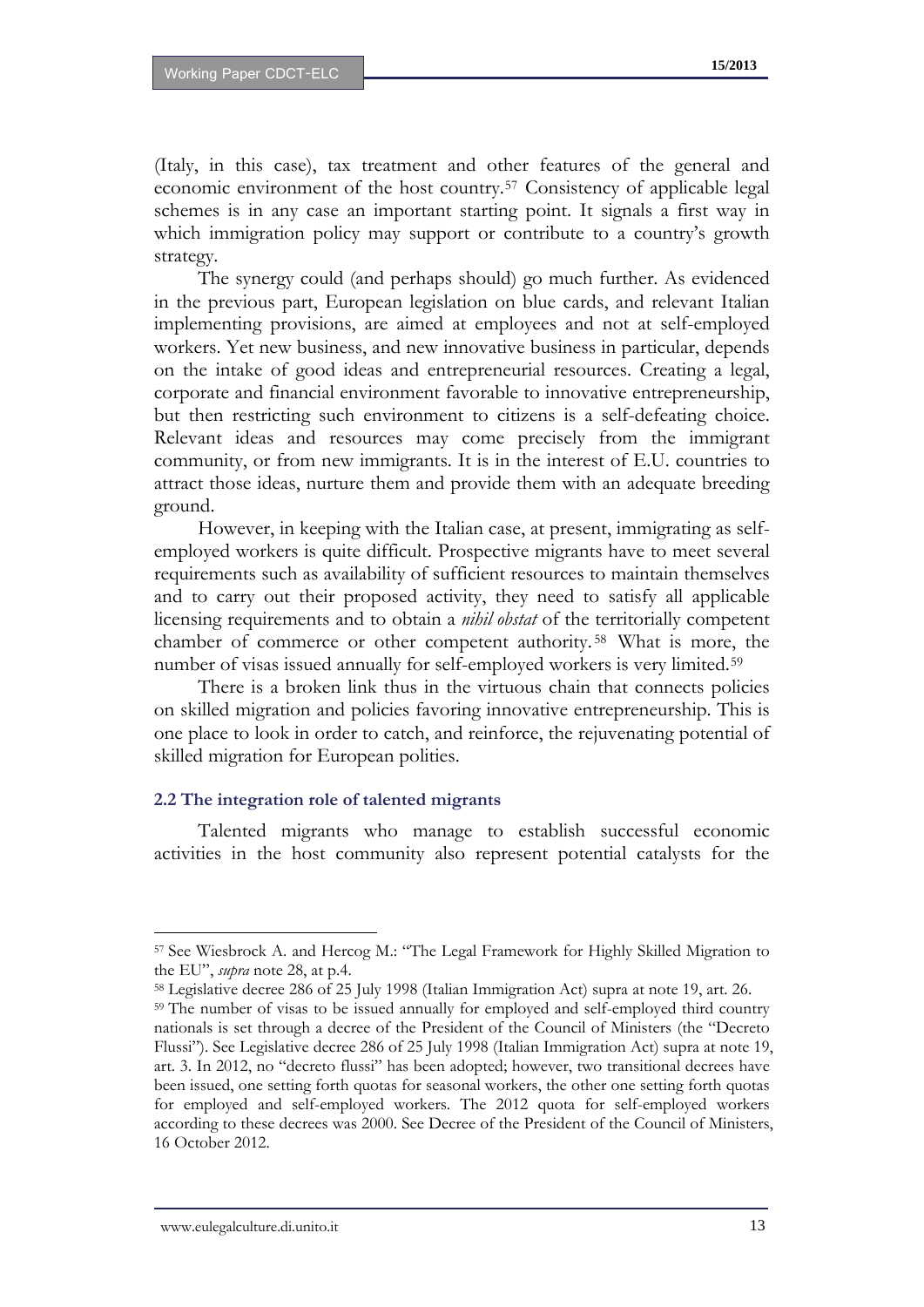integration of other categories of immigrants.[60](#page-14-2) Immigrant enterprises indeed are likely to draw on immigrant networks in seeking employees and commercial partners. Cultural, religious or ethnic affinity may fuel, at least in a first phase, the level of trust necessary to ground commercial and employment relationships. The diaspora character of immigrant communities in a host country fosters the establishment of more or less tight knit networks, grouping around such cultural, religious or ethnic affinities.[61](#page-15-0) These networks provide the first port of call for immigrant entrepreneurs to seek their workforce.

Depending on the frequency and intensity of dynamics of this kind, skilled migration thus also has a potential role with respect to the integration of pre-existing communities of migrants. Employment is one of the most important factors in promoting the social and civic integration of immigrants in a host community. Involvement in an immigrant enterprise may bring for an immigrant financial security and a sense of social purpose. A co-ethnic business environment may be an easier first platform from which to gain a level of economic involvement in the host polity. The relevant experience may subsequently support the relevant immigrant in obtaining other opportunities in the broader general business environment of the host polity.

Integration is an increasingly urgent problem for E.U. countries which have become recipients of increasing streams of immigration from Eastern Europe, North Africa, and other parts of the globe.<sup>[62](#page-15-1)</sup> Many polities within the European Union are endeavoring to shape effective strategies to promote the social integration of their immigrant communities, [63](#page-15-2) and to foster the acculturation of immigrants to their constitutional, historical and cultural traditions. Many of these strategies focus on the promotion of civic integration and citizenship practice courses, and on the administration of integration and

<sup>60</sup>For references to the role of co-ethnic promotion of entrepreneurial immigrants, see Aleinikoff T.A., Martin D.A., and Motomura H. (2006): *Immigration and Citizenship, Process and Policy*, Chapter 4, Thomson West.

<span id="page-15-0"></span><sup>61</sup> For a review of arguments in respect of the "residential congregation" of immigrants, see Mendez P. (2008): "Immigrant Residential Geographies and the Spatial Assimilation Debate in Canada 1997-2006", *Metropolis British Columbia, Centre of Excellence for Research on Immigration and Diversity, Working Papers Series*, n. 08-07, at 6.

<span id="page-15-3"></span><span id="page-15-1"></span><sup>62</sup> Integration of third country nationals is a policy goal high on the agenda of the European Union. See e.g. 2011 Agenda for the Integration of Third Country Nationals, Communication from the Commission to the European Parliament, the Council, the European Economic and Social Committee and the Committee of the Regions, "European Agenda for the Integration of Third Country Nationals", COM(2011) 455 final, of 20 July 2011, available at http://ec.europa.eu/home-affairs/news/intro/docs/110720/1\_EN\_ACT part1\_v10.pdf (last accessed April 2013).

<span id="page-15-2"></span><sup>63</sup> See e.g. Legislative decree 286 of 25 July 1998 (Italian Immigration Act) supra at note 19, art. 42 titled "Misure di integrazione sociale".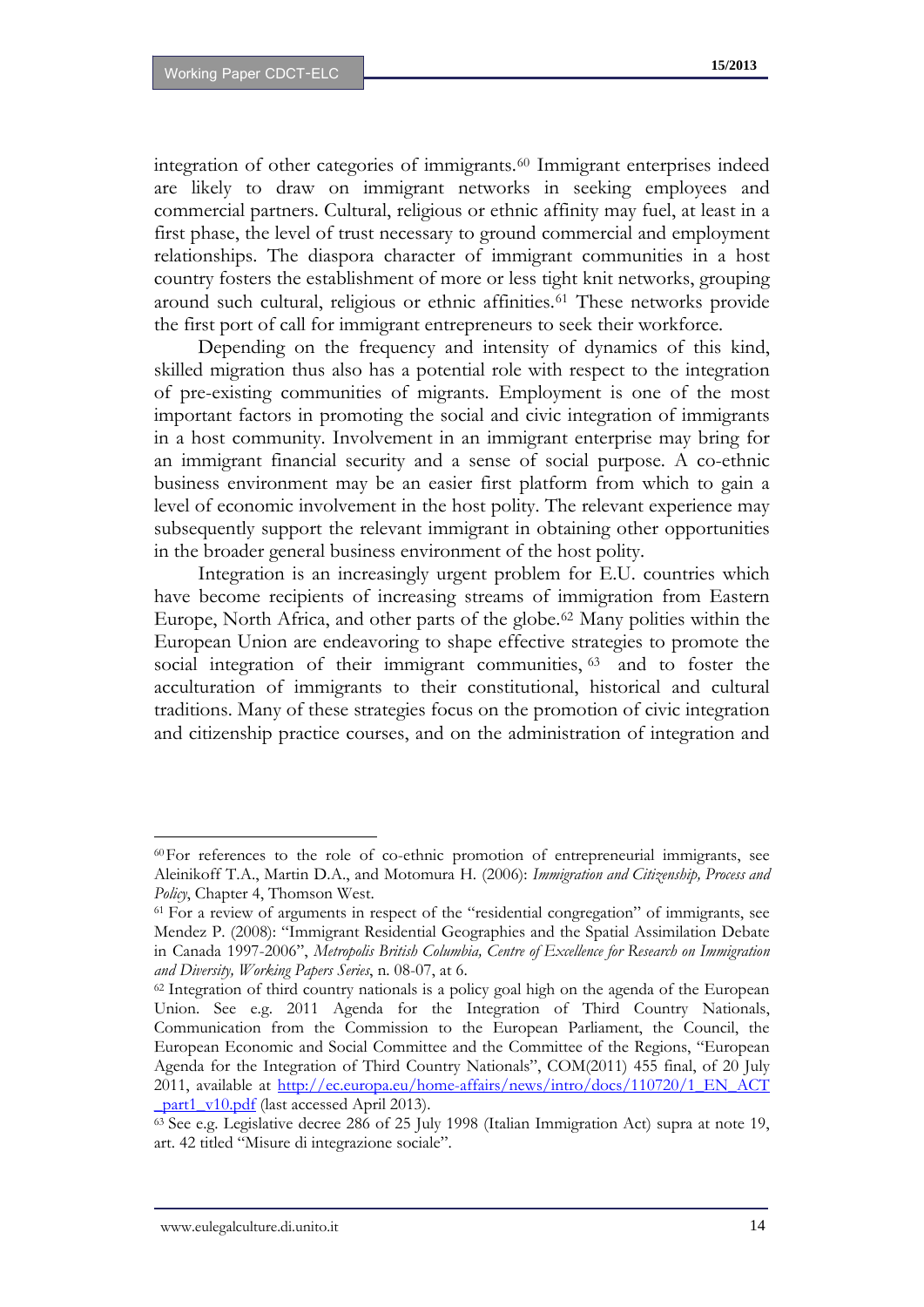citizenship tests which immigrants have to pass, in order to obtain or renew a residence permit, or in order to be naturalized.<sup>[64](#page-15-3)</sup>

All these "integration" policies can only go so far. Part of the reason is that integration is mostly a grass-root, bottom-up process, which feeds itself of life and experience of the host community<sup>[65](#page-16-0)</sup>. For these reasons, the generation of immigrant-targeted economic opportunities through the attraction of skilled migrants may provide an important complement to policies of this kind. Immigrant enterprises offer a privileged vehicle for immigrants to experience the life of the host polity from a protected position. Market interests may provide to such enterprises an important incentive to conform, and to induce relevant workforce to conform, to the commercial and other practices of the host polity. Yet in coming to terms with such practices, immigrant enterprises also provide a safe haven where to protect pre-existing identities, and thus offer a path to integration, which possibly appears less threatening for the immigrant and his identity.

#### **2.3 The pervading character of talent-based inclusion**

The focus on talent brought about by the remodeling of immigration policies may have a contagious potential and spread to other sectors of communal and civic life.

First of all, the strengthening of policies favoring skilled migration may in the long run induce a process of self-selection among aspiring immigrants. Policies of this kind have a strong signaling function. On the contrary awareness of lack of effective coordination among E.U. countries in managing their immigration streams, and the absence of a focus on skill and desert cannot but encourage resourceless streams of immigration, which arrive without a plan and are at risk of falling, in the host polities, in the ranks of the emarginated and the petty criminals.

Focusing on skilled migration does not mean pushing back immigrants who leave their countries because of need. It means however conveying the message that admission, and integration in a host E.U. polity is to some extent a benefit to be earned and that requires a measure of effort and preparation on the part of the immigrant. It means appealing to some of the best human virtues and encouraging immigrants to give the best they are capable of in their choice, voluntary or forced, of migration.

<span id="page-16-1"></span><sup>64</sup> See for instance, provisions on the "integration agreement" which immigrants into Italy have to underwrite upon receiving a residence permit. Legislative decree 286 of 25 July 1998 (Italian Immigration Act) supra at note 19, art. 4-bis. Thoughts also go to the "Life in the UK" test, which immigrants into the U.K. have to take in order to become settled in the U.K. UK Border Agency, Life in the UK Test, available at <http://www.lifeintheuktest.gov.uk/> (ultimo accesso aprile 2013).

<span id="page-16-0"></span><sup>65</sup> See Dimitry Kochenov, Mevrouw De Jong Gaat Eten: EU Citizenship and the Culture of Prejudice, EUI Working Papers 2011/6, at 11.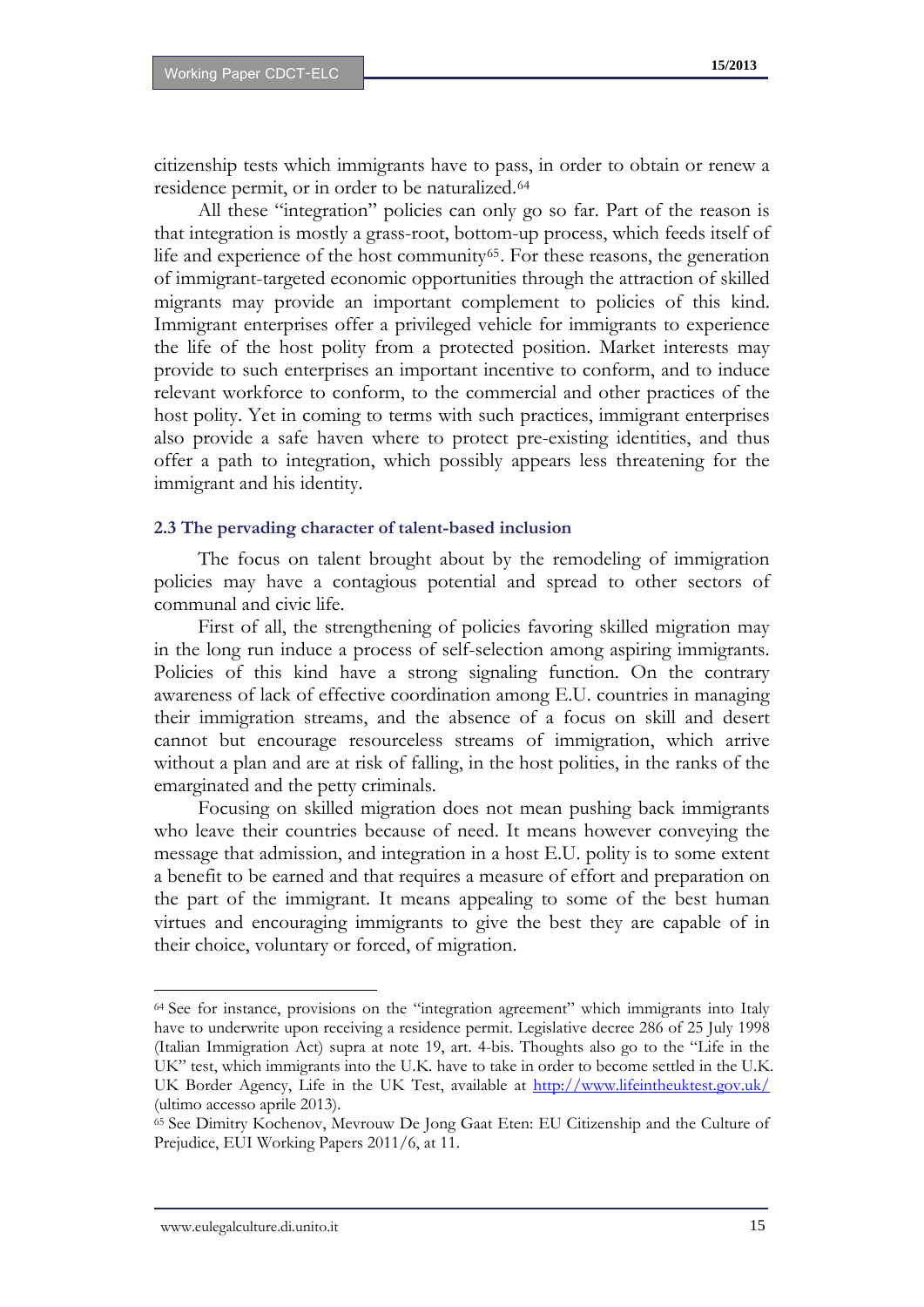Talented immigrants should not only be rewarded with admission, but also with eased pathways to naturalization and full membership. Well-rounded political, social and civic inclusion through citizenship should not be held back from them. For instance, residence periods required for naturalization could be shortened for skilled migrants. Building on, and expanding the limited free movement rights recognized to blue card holders by recent E.U. legislation, it could also be provided that skilled migrants may cumulate periods of residence in different member states for purposes of access to citizenship.[66](#page-16-1) Further, integration requirements could be watered down in respect of skilled migrants who possibly have already shown integration by successfully spending their skills in the host community, and by engaging in a successful economic activity.[67](#page-17-0)

In this way citizenship, or at least citizenship awarded by naturalization, would become in part a reward for merit. This focus on merit and talent has a signaling function not only for the immigrant community, but also, potentially for the citizenry of the host community. Citizenship is a status that many Europeans bring along by default rather than as the result of a conscious choice of belonging. Witnessing the experience of a growing, and hopefully thriving, immigrant community may be of example also for natural born European citizens. It may help them to shake the dust off their status of belonging, and to reassess the value of their citizenship.[68](#page-17-1)

This way European polities would be renovated both in their demographic composition and in the attitude of their citizenry.

#### **3. Fine Tuning European Policies on Skilled Migration**

The previous part of the paper has suggested three possible ways in which skilled migration, and policies favoring this kind of migration, may support dynamics of innovation and revitalization of the economic and civic outlook of host E.U. polities. This conclusive part considers a few suggestions on how to fine tune relevant European immigration policies in order to foster and support these potential rejuvenating dynamics.

<sup>66</sup> See Bauböck R. and Perchinig B. (2006): "Evaluation and Recommendations" in *Acquisition and Loss of Nationality-Policies and Trends in 15 European States* (Rainer Bauböck, Eva Ersboll, Kees Groenendijk and Harald Waldrauch eds.) at 446, who first proposed to count years of residence in different member states for purposes of naturalization in a member state.

<span id="page-17-2"></span><span id="page-17-0"></span><sup>67</sup> For the idea of "mutual recognition of belonging" and its practical implications, see Strumia F., *Supranational Citizenship and the Challenge of Diversity: Immigrants, Citizens and Member States in the E.U.*, supra at note 49, Chapter Four.

<span id="page-17-1"></span><sup>68</sup> For an argument in respect of the internalization of a sense of groupness among European citizens, see Strumia F. (2011): "Softening Divides through Legitimacy-the case of EU Citizenship", *IUSE Working Papers*, 2011/1, available at [http://workingpapers.iuse.it/](http://workingpapers.iuse.it/%20softening-divides-through-legitimacy-the-case-of-e-u-citizenship-francesca-strumia/?lang=it)  [softening-divides-through-legitimacy-the-case-of-e-u-citizenship-francesca-strumia/?lang=it.](http://workingpapers.iuse.it/%20softening-divides-through-legitimacy-the-case-of-e-u-citizenship-francesca-strumia/?lang=it)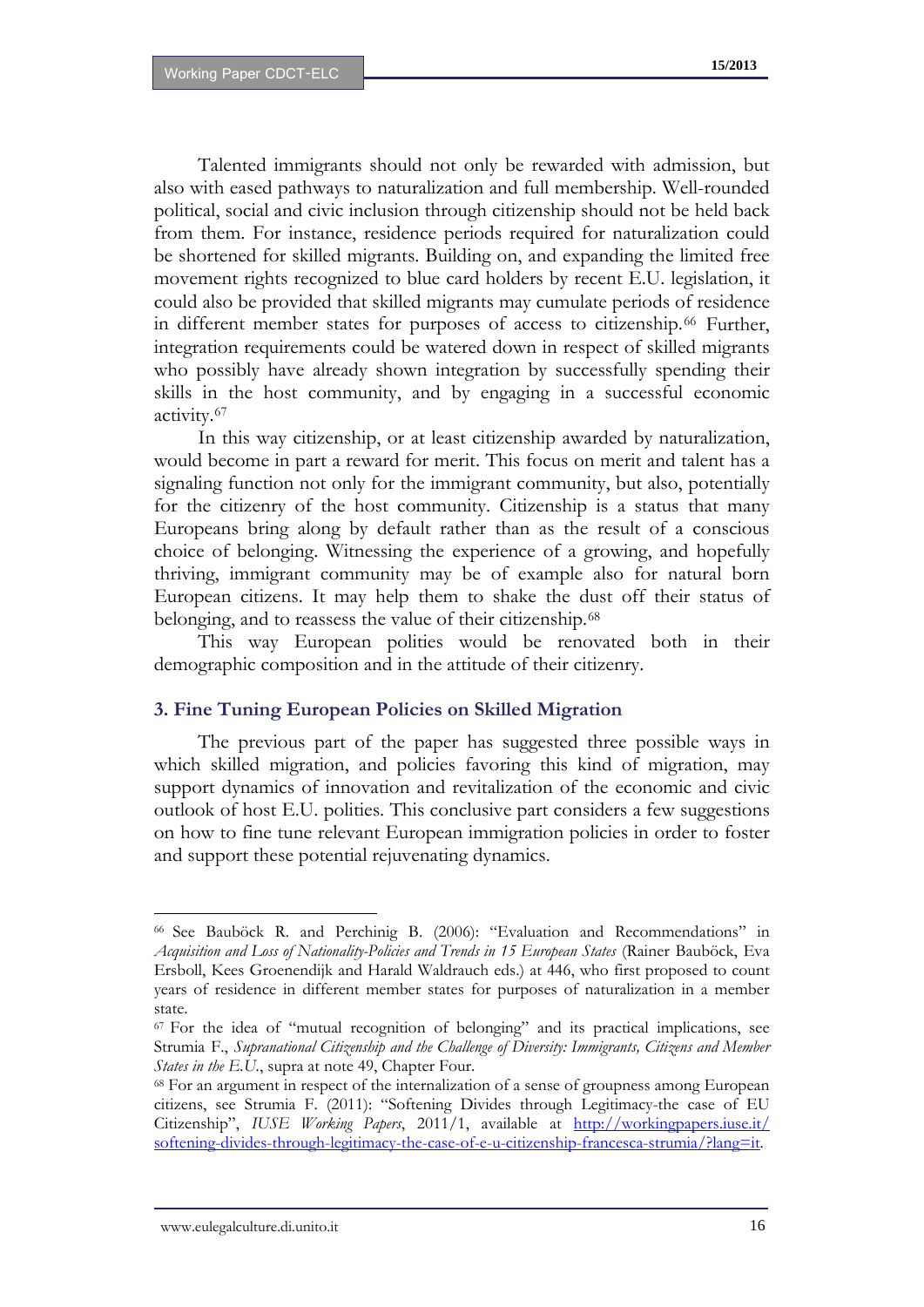As observed in the first part of the paper, the concept of skill underlying the European blue card directive is quite limited in scope. Evidence of skill, for purposes of the award of a blue card, is to be found in the holding of a post-secondary degree, or in the alternative in a certain level of professional experience. Italian implementing provisions take an even narrower stance, referring exclusively to relevant levels of education, without providing for an alternative professional experience threshold.[69](#page-17-2) The kind of skill which may benefit European polities and their citizenry is however much broader than that. The concept of skill could then be declined along a wider spectrum to include not only education and professional experience, but also other factors warranting adaptability and versatility. In this sense, the Canadian point-based system may provide a useful source of inspiration.<sup>[70](#page-18-0)</sup>

In particular, an important gap left open by the blue card directive is the case of self-employed workers. As noted, the directive refers to the carrying out of highly qualified employment on behalf of, or under the direction of another person.[71](#page-18-1) Self-employed workers, and notably entrepreneurs, do not fit within this definition. Yet, it is really important for European polities to attract entrepreneurs. Policies favoring the establishment of innovative startups, such as that enacted in Italy in 2012, witness to the favor for channeling human and financial resources towards talent-driven, technologically pioneering and profitable business. There is no reason to screen off foreign entrepreneurs from such policy. [72](#page-18-2) On the contrary, facilitating investments in European polities by foreign entrepreneurs cannot but enlarge and enrich the pool of ideas, which potentially materialize into new business opportunities. Fast-tracks to visa issuances, security of status and intra-Union mobility are particularly important to attract foreign entrepreneurs. Policies on skilled migration should thus not be forgetful of this aspect, and relevant notions of skill should take into account business and entrepreneurial skill, as well as possibility to invest capital in a host polity business.

<span id="page-18-3"></span>A further consideration is whether to strengthen incentives for talented immigrants who have conducted their studies in a European member state to stay after having graduated and seek employment in a European Union country. Under the Italian immigration act, foreign students who graduate from Italian universities with a master degree or research doctorate have a 12 month bonus period to seek employment. During this time frame, they are

<sup>69</sup> See above paragraph 0.

<span id="page-18-0"></span><sup>70</sup> See Shachar A. (2006): "The Race for Talent: Highly Skilled Migrants and Competitive Immigration Regimes", *supra* note 26.

<span id="page-18-1"></span><sup>71</sup> See above paragraph 0. Also see directive 2009/50, *supra* note 1, art. 2.

<span id="page-18-2"></span><sup>72</sup> The United States Citizenship and Immigration Service, for instance, within the frame of the White House-launched program "Start-Up America" (relevant fact sheet at http://www.whitehouse.gov/startup-america-fact-sheet), has developed a resources centre devoted to immigrant entrepreneurs. See "Entrepreneur Pathways-A Resource for Immigrant Entrepreneurs", available at http://www.uscis.gov/portal/site/uscis/eir .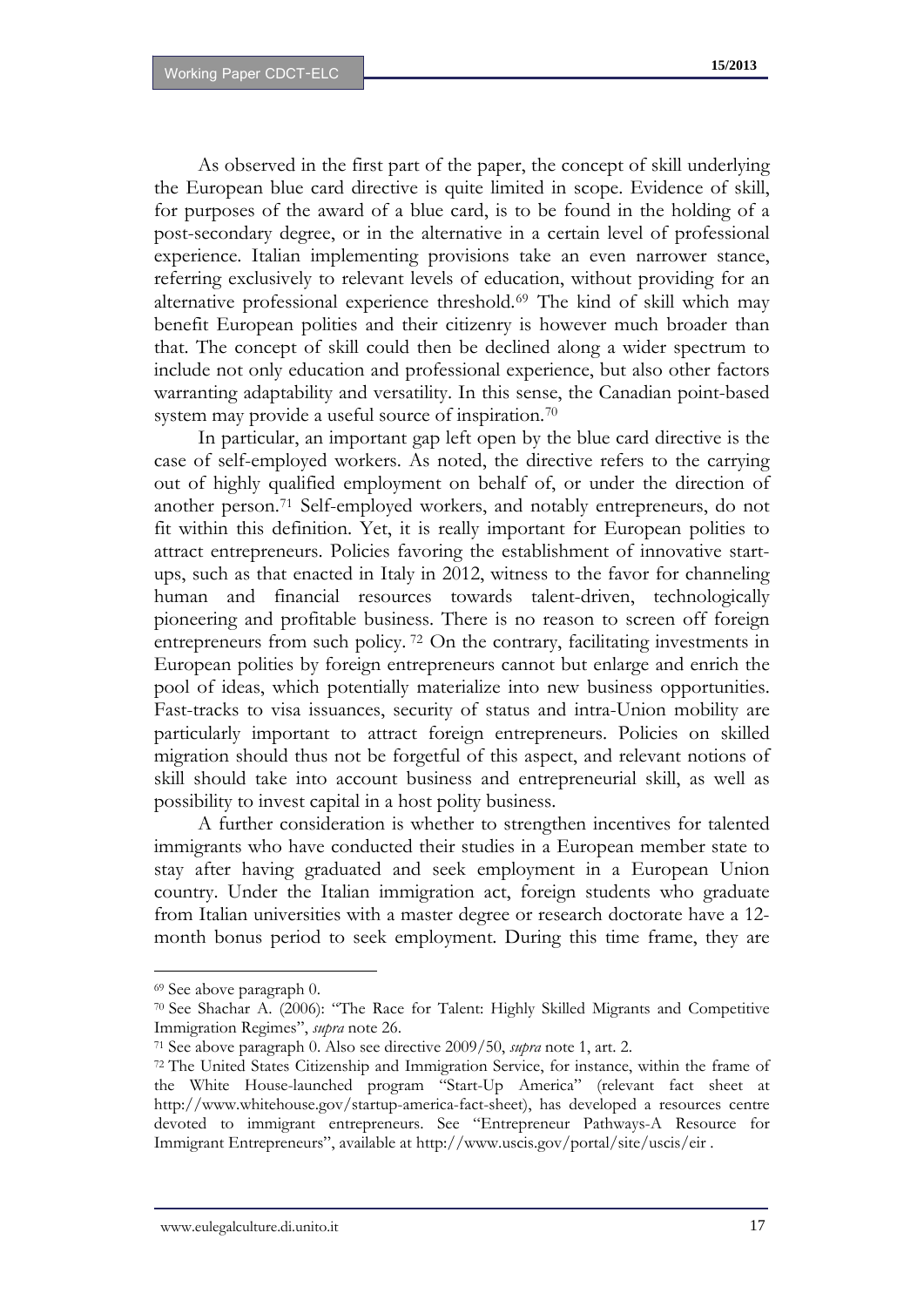able to convert their residence permit for study purposes into a residence permit for employment purposes.[73](#page-18-3) The blue card directive is silent in this respect.[74](#page-19-0) Immigrants who have been educated in the universities and school system of the host state hold particular promise as skilled migrants as they are already familiar with, and likely integrated into, the community of the host polity. In addition, the state has already spent resources for their education, and thus has a precise interest in retaining their talent. It seems thus that it would be reasonable to supplement the blue card policy with measures favoring third country nationals who have studied in the European Union, allowing them eased access to the labor market of the member states and a fast track to security of status.

Turning to security of status, this is an additional element which should be taken into account in the frame of a skilled migrants policy. In order to be able to carry out an economic activity, and to devote to it resources and investments, it is important for the immigrant to feel, and be safe, in his or her status. As things stand, the blue cards issued by the member states may be for a duration of between one and four years. [75](#page-19-1) Then, after five years of continuous residence in the European Union (including thus at least one blue card renewal), a blue card holder is entitled to a E.U. long term residence permit.[76](#page-19-2) This is in principle an open term permit, with which the holder can also reside, for qualifying reasons such as work or employment reasons, in a second member state.<sup>[77](#page-19-3)</sup> One more aspect to consider is whether skilled migrants should also enjoy a beneficial treatment in terms of access to citizenship. A reform in this sense would involve both E.U. level legislation and member states' level legislation, as nationality is one of the subjects of exclusive competence of the member states.[78](#page-19-4) E.U. law could however play its

<sup>73</sup> See e.g. Legislative decree 286 of 25 July 1998 (Italian Immigration Act) supra at note 19, art. 22 par. 11-bis.

<span id="page-19-0"></span><sup>74</sup> See Wiesbrock A. and Hercog M.: "The Legal Framework for Highly Skilled Migration to the EU", *supra* note 28, at 16, emphasizing that the original Commission proposal entailed additional advantages for younger skilled migrants and former students, which did not make it to the final version of the directive. Also see Directive 2004/114 of 13 December 2004 on the conditions of admission of third country nationals for purposes of studies, pupil exchange, unremunerated training or voluntary service, 2004 O.J. L 375, which provides at article 17 that students admitted into the European Union under the provisions of the directive may carry out economic activities in the host member state while pursuing their studies. The directive however does not provide for eased conditions for the access of the migrant student to the host member state's labor market upon completion of his or her studies.

<span id="page-19-1"></span><sup>75</sup>See directive 2009/50, *supra* note 1, art. 7.

<span id="page-19-2"></span><sup>76</sup> See directive 2003/109, supra note 15.

<span id="page-19-3"></span><sup>77</sup> Id., articles 14 and 15.

<span id="page-19-4"></span><sup>78</sup> See Declaration on Nationality of a Member State annexed to the 1992 Treaty on European Union, available at [http://eur-lex.europa.eu/en/treaties/dat/11992M/](http://eur-lex.europa.eu/en/treaties/dat/11992M/ htm/11992M.html#0098000022)  [htm/11992M.html#0098000022](http://eur-lex.europa.eu/en/treaties/dat/11992M/ htm/11992M.html#0098000022) (last accessed April 2013).